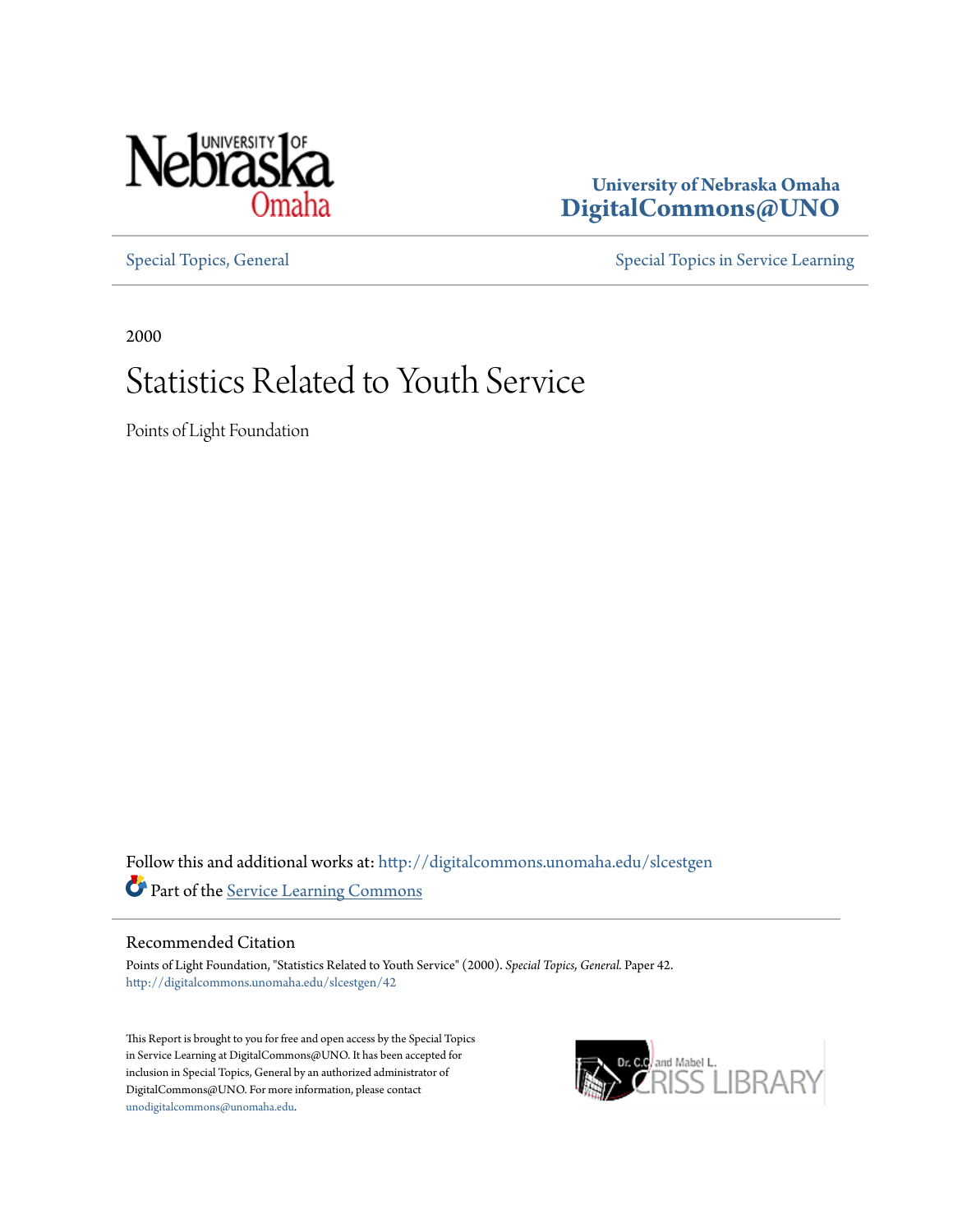

# **Statistics Related to Youth Service**

Compiled into this resource packet you will find information to guide the reader towards statistical and narrative research published about young people and volunteer service. Some examples of each report's information are listed, along with a description, when possible, of the methodology involved and contact information for the publisher or research group. Studies are listed in chronological order, with the most recent first, and are not grouped by topic since many studies look at multiple issues related to young people.

## THE COMMUNITY CONSENSUS

Conducted for Blueprint Magazine, a quarterly publication of the Democratic Leadership council, by Penn, Schoen & Berland Associates, Inc., Reported Spring 1999

This poll surveyed 509 adults, about the importance of civic life, on the responsibility of citizens to contribute to the community, on the need for government action to take new forums, and on the demand that opportunities must come with obligations. Overall, the results of this poll showed that Americans seek a heightened sense of community and citizenship.

- Four in five (79%) feel there should be "more emphasis on community, even if it puts more demands on individuals."
- 55% of respondents found that "volunteering some time to community service" as "very important."
- A total of 84% overall support placing college students who receive government funded work-study jobs out doing community service rather than on-campus jobs.
- About half (48%) of the respondents were currently familiar with AmeriCorps.
- Three-fourths (75%) support AmeriCorps when it is explained as, "a National Service program where young people perform service in the community in exchange for help in paying for college"
- According to the survey, 82% overall support expanding AmeriCorps so that every young person who wants to can participate. Of the 82%, 55% "strongly support" expanding AmeriCorps.

For more information or to inquire about the full report, contact: Penn, Schoen & Berland Associates, Inc. tel: (202) 289-0916

> NSLC c/o ETR Associates 4 Carbonero Way Scotts Valley, CA 95066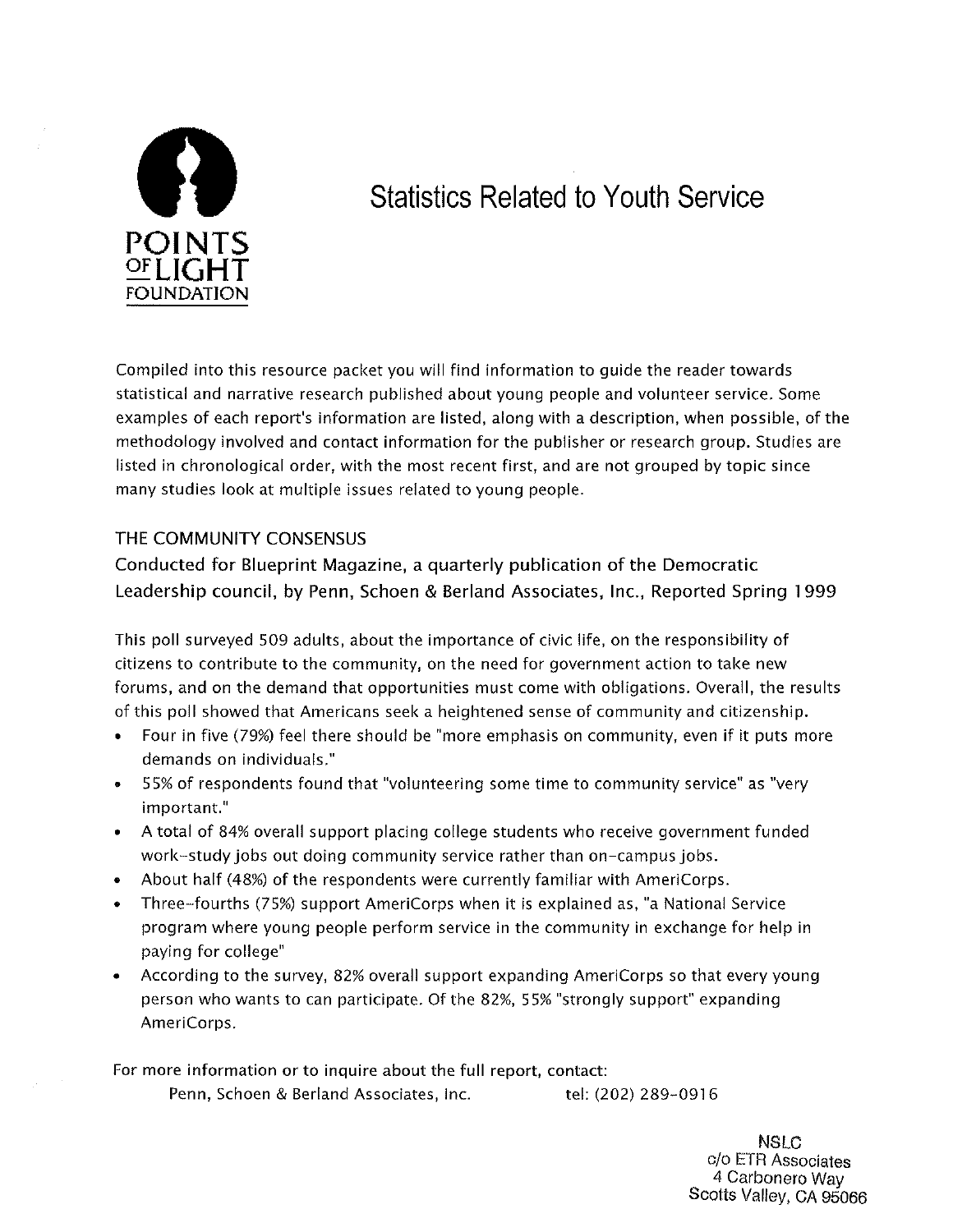805 15th St NW www.dlc.org/blueprint/spring99/publicopinion.html Washington DC, 20005

## NEW MILLENIUM PROJECT- PART ONE

## Conducted by The Tarrance Group and Lake, Snell, Perry & Associates for the National Association of Secretaries of State, Reported January 1 999

This study attempted to gain a better understanding of the problem of declining youth engagement in the political process and to gain insights into potential solutions to this growing problem. The research included both a telephone survey and six focus groups. The 1,005 youth that were contacted during the national phone survey ranged in ages from 15 to 24. The focus groups consisted of 18 to 24 year olds, and took place in three cities: Baltimore, MD; Salt Lake City, UT; and Des Moines, lA.

- The young people surveyed considered crime (18%) as our country's biggest problem, while economy and jobs ranked second with 11%.
- In the 1996 elections, only 32% of 18 to 24 year olds turned out at the polls, as compared to the 42% of 18 to 24 year olds who turned at the polls in 1992.
- Although young people today are less politically active, 40% of the respondents indicated that "being involved and helping your community be a better place" is an important priority.
- Youth volunteerism is on the rise; this involvement is most likely to take the form of social service in a one-on-one setting such as a soup kitchens, hospitals, and schools.
- Nine in ten (89%) have donated to a community church.
- 87% have helped an elderly or disabled neighbor.
- Six in ten (59%) have volunteered at a religious organization.
- Nearly two-thirds (64%) of respondents have joined a non-political organization.
- The majority (53%) have volunteered in the community.
- 94% of all respondents agreed that "the most important thing I can do as a citizen is to help others."

For more information or to inquire about the full report, contact:

| The Terrance Group, Inc.       | tel: (703) 684-6688   |
|--------------------------------|-----------------------|
| 201 N. Union Street, Suite 410 | www.tarrance.com/nass |
| Alexandria, VA 22302           |                       |

KIDS THESE DAYS '99: WHAT AMERICANS REALLY THINK ABOUT THE NEXT GENERATION Conducted by Public Agenda; sponsored by The Advertising Council and Ronald McDonald House Charities, Conducted December 1998

This is the second part of a multi-year survey being conducted to document the American public attitudes regarding the nation's youth. In order to gain this understanding two national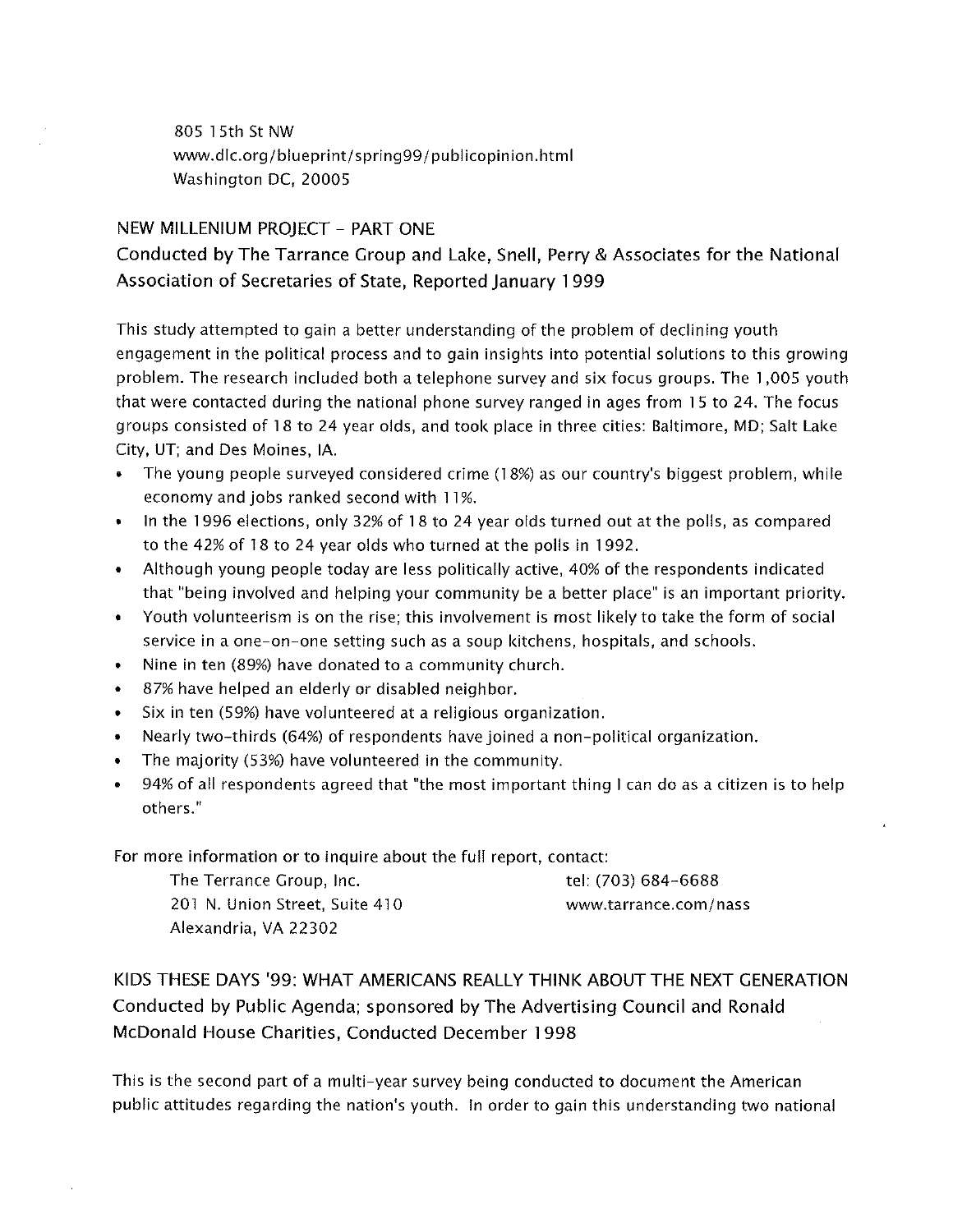phone surveys were conducted. One with 1,005 adults age 18 years and older, including 384 parents of children under 18. And the other with 328 young people ranging in age from 12 to 17 years old.

- 38% of the adults thought that when today's children grow up they're likely to make America a better place. While only 32% of the teenagers surveyed though that as adults they would make this a better country.
- Adults identified "very serious" problems as; "kids abusing drugs or alcohol" (68%), "kids seeing too much violence or sex on television and in the movies" (68%), "kids threatened by crime or gangs" (53%), and "public schools that fail to give kids a good education" (48%).
- One-third (33%) of adults said the most serious problem facing today's kids are "not learning values like honesty and respect," while "drug and alcohol abuse" ranked second with 23%.
- 50% of adults identified teens who are friendly and helpful towards neighbors as "somewhat common." Similarly, children who are friendly and helpful towards neighbors are 47% "somewhat common."
- Adults identified 1 3% of both children and teens who treat people with respect as "very **common."**
- The majority (55%) of adults said "the most important" priority facing the country is "trying to help kids get a good start in life."
- Two-thirds (68%) said that "improving the quality of public schools" is a very effective way to help kids, while 52% also said that "more involvement by volunteer organizations dedicated to kids, like Boy Scouts and the YMCA" is a very effective way to help kids.

For more information or to inquire about the full report, contact:

The Advertising Council tel: (212) 922-1500 261 Madison Avenue New York, NY 10016 info@adcouncil.org www.publicagenda.org/specials/kids/kids.htm

# THE PRIMEDIA/ROPER NATIONAL YOUTH OPINION SURVEY Commissioned by PRIMEDIA conducted by Roper Starch Worldwide September-November 1998

This survey was conducted to gain an understanding of what young people are thinking about our society, their lives in schools, their lives at home and with their peers, and examine their lives as consumers. In order to gain this understanding 2,912 young people across the contiguous United States were surveyed. The young people consisted of seventh through twelfth graders in public, private, and parochial schools. They were presented with written questionnaires in their English class and supervised by the teacher. Some of the survey's findings: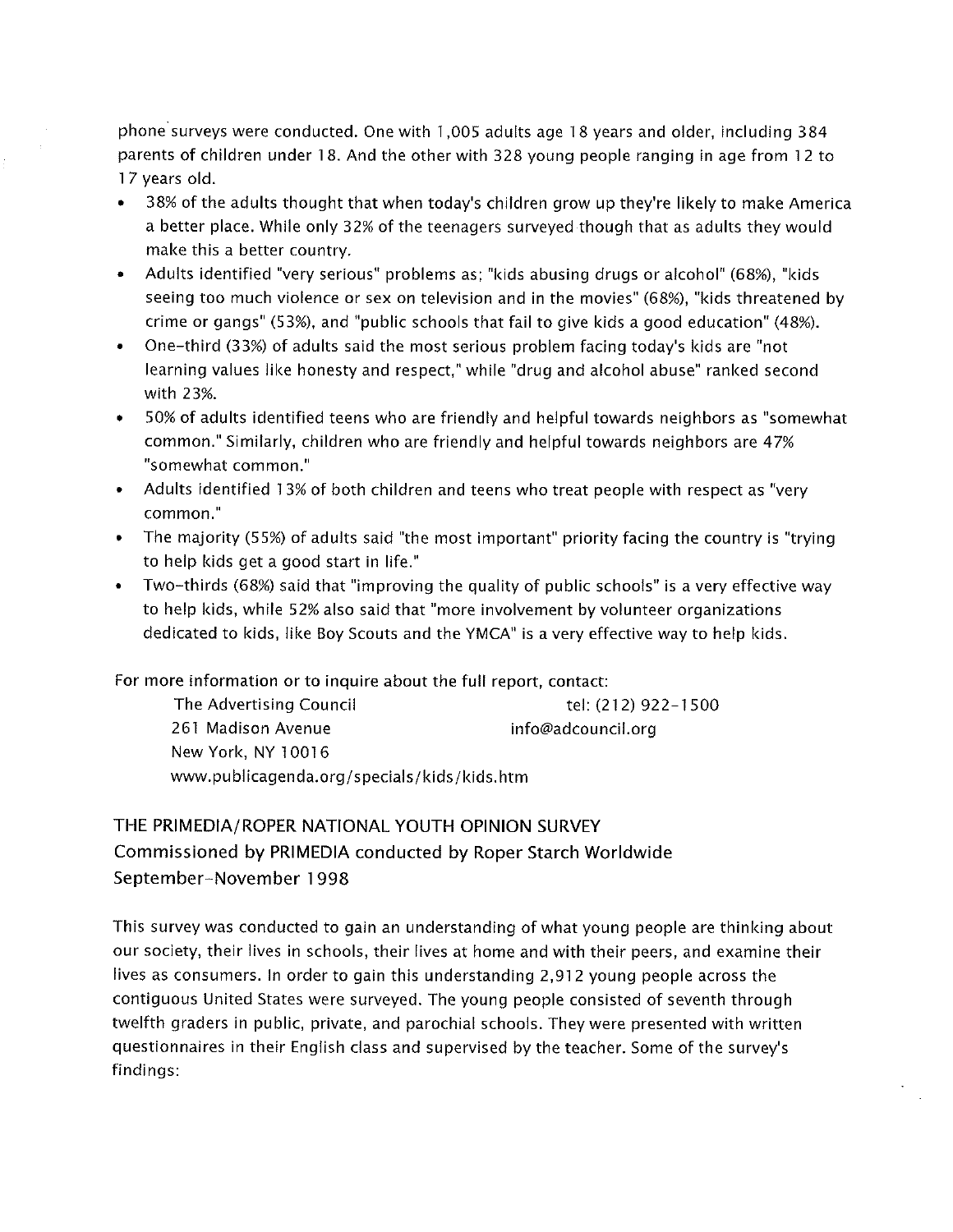- Students are most concerned about the national issues which have the greatest potential to have a personal impact on themselves, their families and friends; 87% are "very/somewhat concerned" about child abuse, 84% AIDS/HIV, 81% the kidnapping of children and teenagers, 74% pollution, and 73% on homelessness.
- According to the students, 1 9% would be most willing to volunteer free time to child abuse, 14% animal abuse/animal testing, 12% teen suicide, 12% homelessness, and 11% pollution.
- The majority (56%) of students say "selfishness, people not thinking of other's rights" is the top cause of problems in society. Half (52%) the students point to "people who don't respect the law and the authorities", "wrongdoing by politicians" (48%), and "lack of parental discipline of children and teens" (4 7%).
- While 57% of those surveyed cited scientist/inventors as the group that will cause most changes to create a better future. A majority (55%) also stated that young people will be the group that causes the most change for the better in the future.
- In dealing with school problems, more than one in ten would be most willing to volunteer to help deal with teenage pregnancy (14%) and low academic standards (12%).
- 10% would be most willing to volunteer their free time to help deal with the tension between different racial and ethnic groups at school.
- The top three causes of problems in schools today is "students who don't respect the school, teachers, and authorities" (64%), "selfish people not thinking of the rights of others" (58%), and "too much emphasis on subjects students don't care about" (45%).
- According to the students, the groups that will cause change for the better in school are teachers (54%), parents of students (48%), and students (44%).
- One in three (33%) identified "working for the good of my community and country" as a "very important" future goal.
- Similarly, 32% identified "helping others (volunteerism)" as a "very important" future goal.

For more information or to inquire about the full report, contact:

| Joanne Lasky       | tel: (212) 745-0132 |
|--------------------|---------------------|
| PRIMEDIA Inc.      | fax: (212) 745-0122 |
| 745 Fifth Avenue   |                     |
| New York, NY 10151 |                     |

NEW LEADERSHIP FOR A NEW CENTURY: STUDY ON YOUTH, LEADERSHIP, & COMMUNITY SERVICE

Conducted for Public Allies by Peter D. Hart Research Associates, july 1998

This study of 728 people aged 18-30 revealed a "new approach to leadership and social action". Respondents expressed the belief that individuals, not institutions, can solve community problems; that a bottom-up or local model of leadership is preferable to a top-down approach; and that reaching out to people of different backgrounds is important for leaders. Some of the study's findings: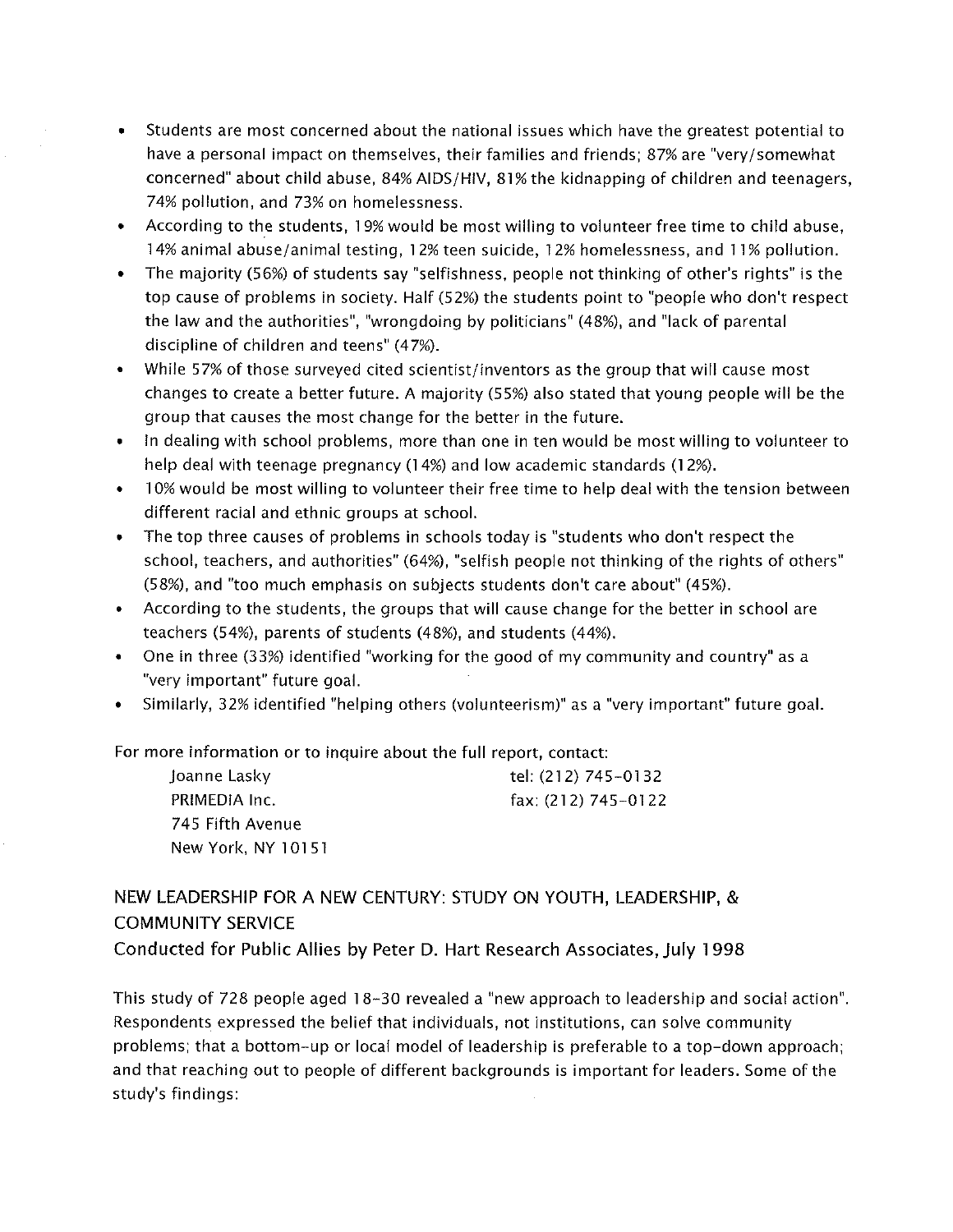- A near majority (SO%) of young people say that the value of "community and looking out for each other" is more important to them than the value of "individual responsibility and selfreliance".
- "Making a difference in the life of someone close to you" is important to young people, with 87% rating this value as an eight on a ten-point scale.
- Eight of ten (80%) young adults of all races rate "appreciating and respecting the racial and ethnic differences in our country" as an eight or higher on a ten-point scale.
- Nearly three out of four respondents (74%) gave the same rating to "developing meaningful relationships with people different from yourself".
- Young people rated schools, universities and colleges as the organizations most important or effective in solving future problems (46%), followed by groups of people working together locally (27%) and government, business and nonprofit partnerships (20%). Religious groups were cited by 1 5% of respondents, followed by government or political leaders (1 3%), the media (12%), and nonprofits and charities (11%).
- Eight in ten (79%) agreed that "average people have the resources and practical know-how to solve most of their problems in their community".
- Young people cited "practicing your ideals in everyday life" (68%), "friendship with people of different race or ethnicity" (58%), and "volunteering to help people in a direct way" (54%) most frequently as very effective ways to bring about change.

For more information about the study, contact Public Allies:

| 1015 18th Street, NW | tel: (202) 822-1180 |
|----------------------|---------------------|
| Suite 200            | fax: (202) 822-1199 |
| Washington, DC 20036 |                     |

## GLOBAL STUDY ON COMMUNITY SERVICE

Market Probe International (Opinion Research Corporation) for Lions Clubs International Conducted March-April 1998

This study polled more than 3,000 individuals in seven countries: Brazil, China (Hong Kong), France, Germany, India, Japan and the United States.

| SOME COUNTRY COMPARISONS          |        |                    |        |         |       |       |            |
|-----------------------------------|--------|--------------------|--------|---------|-------|-------|------------|
| <b>Ouestion</b>                   | Brazil | China <sup>1</sup> | France | Germany | India | Japan | <b>USA</b> |
| Report doing volunteer work       | 26     | 12                 | 19     | 17      | 32    |       | 50.        |
| Donate as much time to            | 82     | 52                 | 85     | 77      | 78    | 85    | 79.        |
| charitable activities now as five |        |                    |        |         |       |       |            |
| years ago                         |        |                    |        |         |       |       |            |
| Do charity work because they      | 49     |                    | 46     |         | 43    |       | 54         |
| enjoy it/because they feel good   |        |                    |        |         |       |       |            |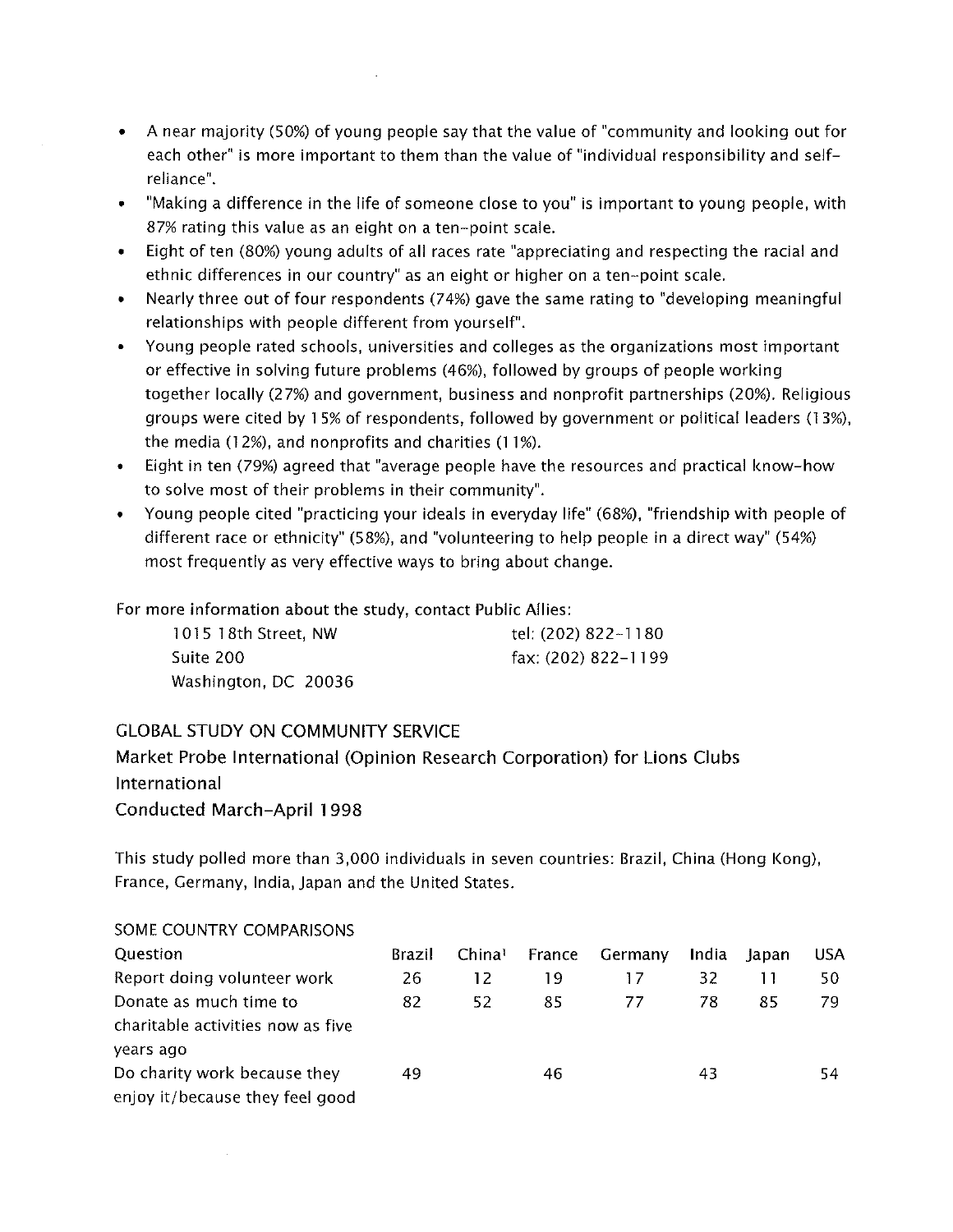| about helping others <sup>2</sup> |    |    |    |    |    |
|-----------------------------------|----|----|----|----|----|
| Do so from a sense of obligation  | 38 |    | 36 |    |    |
| to help the less fortunate        |    |    |    |    |    |
| Donate 10 hours or more per       | 36 | 41 | 34 | 34 | 33 |
| month                             |    |    |    |    |    |

<sup>1</sup> Hong Kong <sup>2</sup> Only highest-frequency respondents reported

Brazil:

- About one-third (32%) of adults surveyed in Brazil rely on their churches to learn about the activities of service organizations in their community.
- More than one-fifth (22%) of those who volunteer donate more than 20 hours of their time in a typical month.
- Rates of volunteerism were found to be higher among residents in the Gioania area than in São Paulo, Recife, or Porto Alegre.

China (Hong Kong):

- Forty-nine percent reported that they do not donate their time to charitable causes because of professional obligations.
- The majority (83%) of volunteers found charity work through organizations.
- Three out of 10 (31%) volunteers donate five or more hours per month; 50% spend less than five hours.

• Individuals surveyed with a college degree were more likely to claim they volunteer. France:

- The majority (65%) of volunteers found charity work on their own versus through an organization.
- Fifty-eight percent of volunteers surveyed spend more than five hours during a typical month volunteering.
- Female volunteers were more likely than their male counterparts to find charity work on their own versus through an organization.

Germany:

- Forty-three percent of volunteers donate time to charity because it gives them an opportunity to socialize.
- Nearly one-half (46%) spend less than five hours during a typical month volunteering.
- Married adults (24%) are more likely to volunteer than single adults (1 2%)

India:

- Three out of five volunteers (62%) find charity work on their own versus through an organization.
- Adults with lower incomes were more likely to volunteer than those in higher income brackets.

Japan:

• Two-thirds (66%) of volunteers found activities through organizations.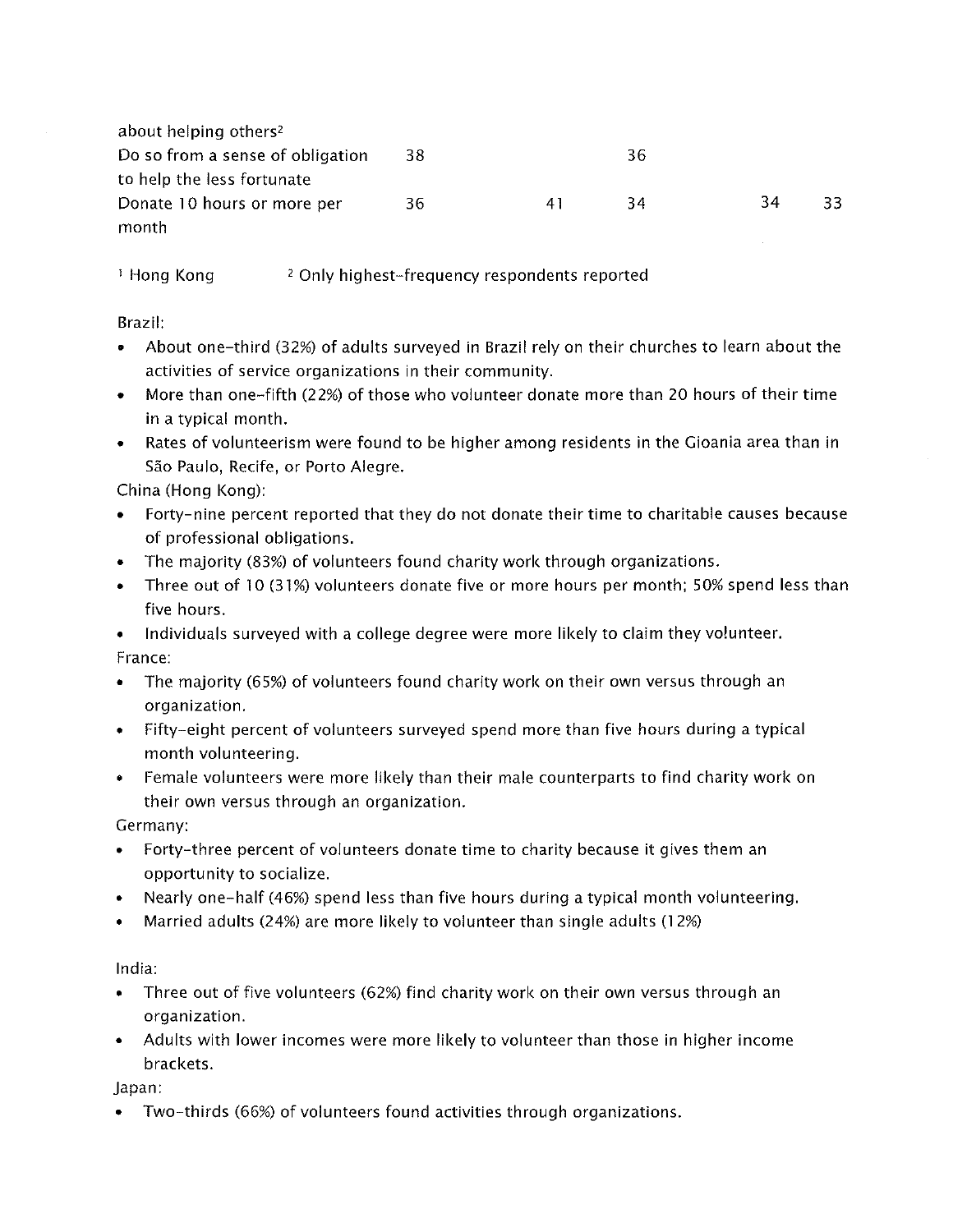• Married non-volunteers and those aged 30-39 were more likely to say they have no time to volunteer due to family obligations.

United States:

- The majority (53%) found charity work through organizations.
- Volunteers said they donated on average 81/2 hours during a typical month.
- Women, those aged 35-54, and those with some college education or a college degree, were more likely to volunteer for charitable causes.

For more information contact:

Ketchum Public Relations tel.: 312-228-6846

# COMMUNITY ORGANIZATIONS' USE OF YOUNG PEOPLE AS VOLUNTEERS Princeton Survey Research Associates, Inc., for Do Something Conducted February-March 1998

This national survey of volunteer coordinators at 250 community-based organizations was conducted to gain an understanding about their experiences and practices related to young volunteers and staff. Researchers took a random sample of 2 50 community organization leaders and interviewed them by telephone. Some of the findings include:

- 86% of community organizations have volunteers in their teens and twenties.
- One-third (33%) have young people serving in leadership positions, such as supervisors, coordinators, or other decision-makers.
- About a third (34%) of the organizations with a governing board have young people who serve on the board.
- While nearly half (49%) of organizations integrate young people to a moderate extent. Only 1 5% can be classified as involving young people extensively in carrying out their mission.
- 45% have young volunteers involved in four or more meaningful tasks, such as attending meeting where they take part in decision making, coordinate activities or events with other organizations, training other volunteers or paid staff, and giving presentations/speeches.
- A large majority of leaders think that volunteers under the age of 30 bring new ideas and energy into organizations (89%), are comfortable and skilled with computers and new technologies (88%), and are idealistic and willing to work for change (82%).
- Most say that they think their organization would be very willing to make a special effort to match young volunteers' interest and abilities to the tasks they are asked to do (71%).
- 59% would be willing to offer new leadership opportunities to young volunteers.

For more information or to inquire about the full report, contact:

| tel.: (212) 523-1175  |
|-----------------------|
| fax: $(212)$ 582-1307 |
| mail@dosomething.org  |
|                       |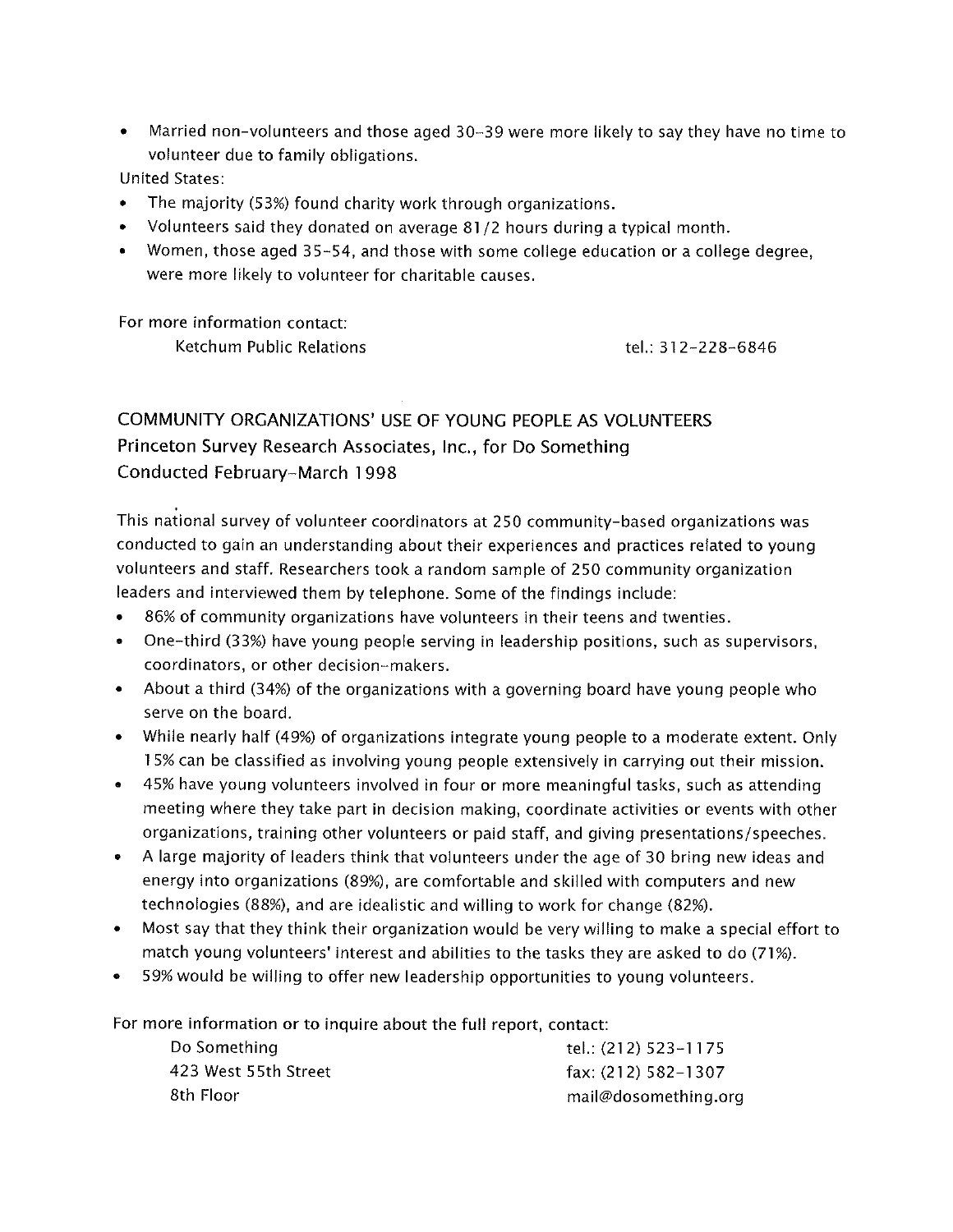## SURVEY OF COLLEGE FRESHMEN

Conducted by the Higher Education Research Institute at the University of California at Los Angles; sponsored by the American Council on Education. Reported in 1997

This survey represents responses from 348,465 freshmen at 665 colleges and universities from across the nation. It is designed to provide community colleges, four-year colleges, and universities a cost-effective method of collecting comparative data on their entering students for use in institutional decision-making, research, and assessment activities. Some of the findings include:

- 37.6% of respondents had a "desire to influence social values", compared to a high of 43.3% in 1992.
- Only 31.8% of freshman report a commitment to "helping promote racial understanding," a ten percent decline from 1992.
- Some 26.7% of students believed that "keeping up to date with political affairs" was an important goal, compared to 57.8% in 1966.
- The 1 997 findings also report that fewer students find it important to "participate in a community action" than in the past.
- In contrast, 73% of students reported performing volunteer work during their last year of high school, which is up from 62% in 1989, possibly due to the fact that more high schools are promoting student volunteerism and or making it a graduation requirement.
- Almost one-fifth (1 9%) of freshmen say there is a "very good chance" they'll perform volunteer or community service during college.

## For more information or to inquire about the full report, contact:

Higher Education Research Institute The tel: (310) 825-1925 University of California, Los Angeles 3005 Moore Hall, Box 951521 Los Angeles, California 90095-1521 www.gse.ucla.edu/HERI/heri.html

fax: (310) 206-2228 HERI@ucla.edu

## YOUNG PEOPLE'S COMMUNITY INVOLVEMENT SURVEY Princeton Survey Research Associates, Inc., for Do Something Conducted September-October 1997

Researchers surveyed 1 ,002 young people age 1 5 to 29 with a range of community involvement questions:

• Three-quarters (73%) of young people said they had worked on behalf of a community organization or had participated in grassroots activities designed to improve the life of their communities at some point in their lives.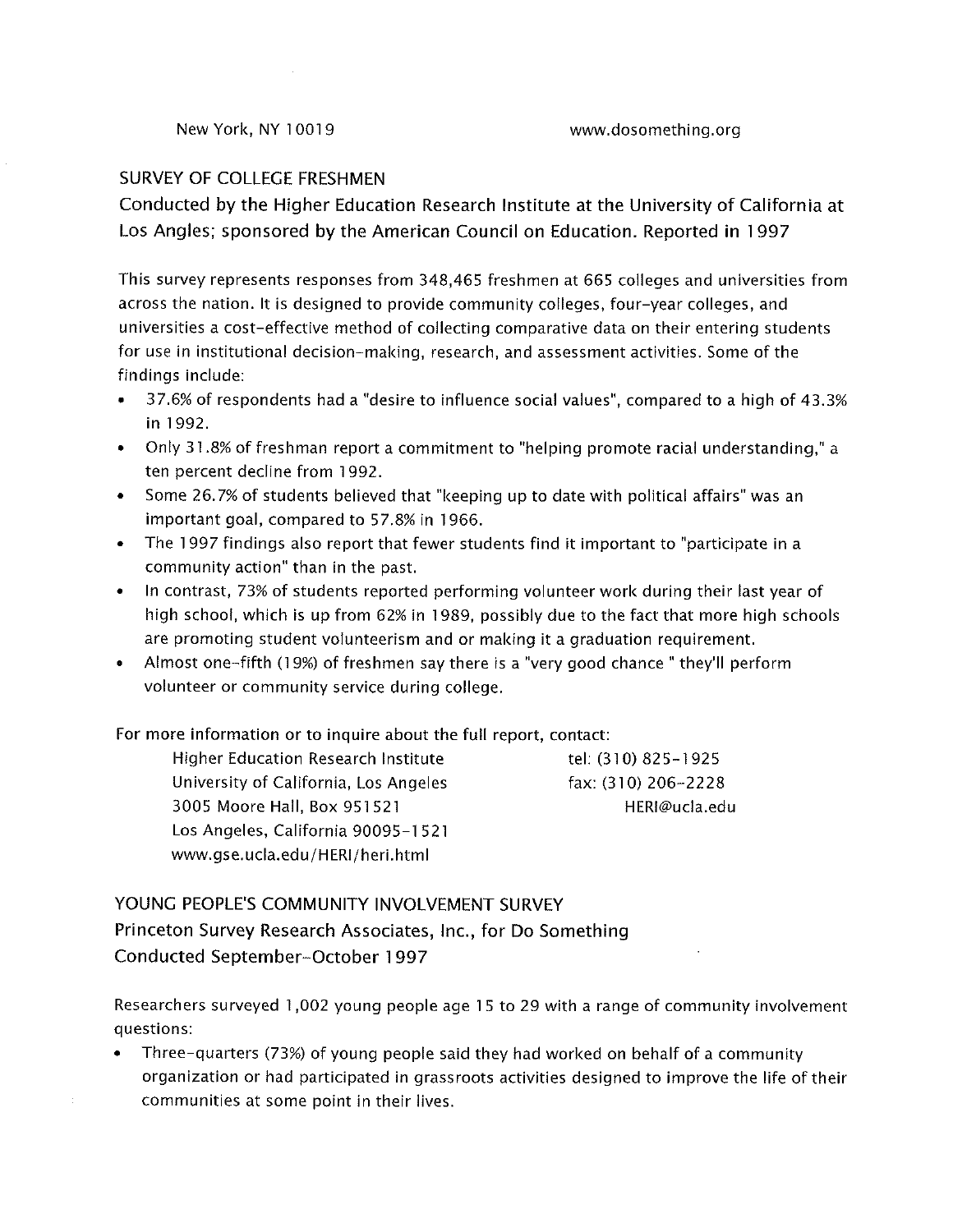- Almost all young people said they believe they can contribute to making their community a better place: 30% said they can have a big impact and 43 % said they can have a moderate impact, while only 6% said they could not have any impact at all.
- Forty-two percent of young people who hear about community organizations through people they know volunteered in the past year, compared to only 14% of those who hear about community organizations without the benefit of a personal contact.
- Forty-eight percent of young people who attend church on a weekly or monthly basis, compared with 30% who attend less often, volunteered in the previous year.
- Half of the young people who held a leadership position in some high school extracurricular activity, but only a third of those who did not, volunteered in the previous year.
- Some 45% of all volunteer hours spent by young people in the previous year were devoted to youth-serving groups.
- Many young people, including 29% of those who have been involved with a community organization, said these organizations did not take advantage of all they had to offer.
- The most important factors for young people when they evaluate their experiences were being given important responsibilities; being inspired by the organization's leadership; knowing what is expected of them; having the chance to participate in key decisions; and seeing the effects of their work.
- Half of young people (SO%) who felt they were given important responsibilities in the organization, but only a fifth (20%) of those who did not, rated their experience working with the community organization as excellent.
- Almost half of young people (46%) who say they were able to see the effects of their work, but only 1 5% of those who were not, rates their experience as excellent.

For more information or to inquire about the full report, contact:

Do Something tel.: (212) 523-1175 423 West 55th Street fax: (212) 582-1307

8th Floor mail@dosomething.org New York, NY 10019 www.dosomething.org

## STUDENT PARTICIPIPATION IN COMMUNITY SERVICE ACTIVITY

Conducted by the National Center for Education Statistics, Statistical Analysis Report April 1997

- Eighty-six percent (86%) percent of all students were in schools that encouraged community service.
- Out of 25,726 students that participated in the survey 11,535 6-8 graders regularly participate in community service, 7,429 9-10 graders regularly participate in community service, and 6,760 11-12 graders regularly participate in community service.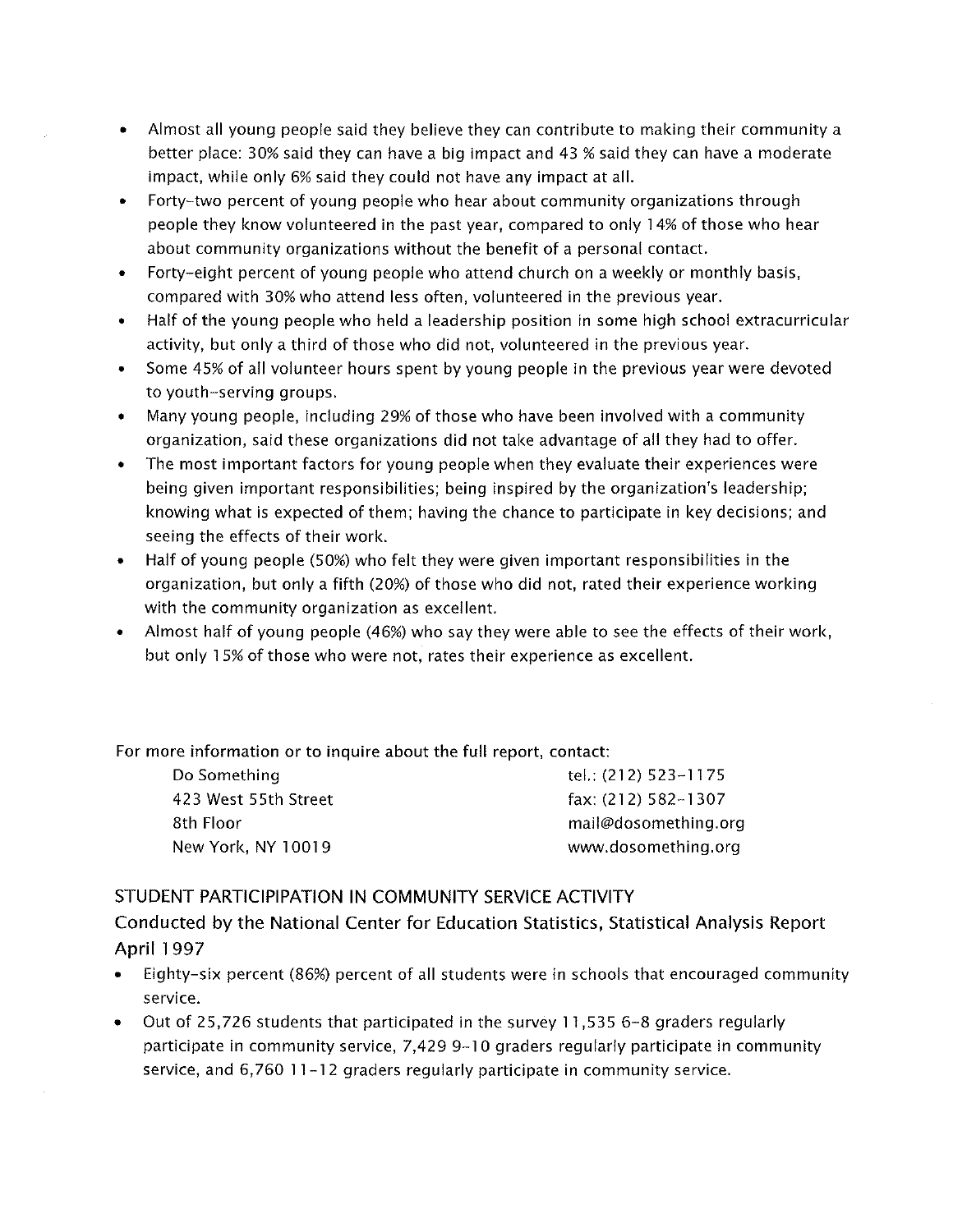- About half 56% of the students who participated regularly in community service said that their service was incorporated into the school curriculum in some way (service-learning).
- If any adult in the household participates in community service the young person is 6% more likely to volunteer their time.

For more information or to inquire about the full report, contact: National Center for Education Statistics tel: 202-219-1767 Office of Education Research and Improvement U.S. Department of Education 555 New Jersey Avenue, NW Washington, DC 20208-5574 nhes@ed.gov

## AMERICA'S VOLUNTEERS (2 SURVEYS) Conducted by Independent Sector, 1996, Reported Spring 1997

These surveys focus on America's volunteers, attempting to answer three questions: Who volunteers? How do they volunteer? and Why do they volunteer? The surveys analyze the volunteer population with regard to gender, race, and hours spent volunteering, and explore both teen and adult volunteering trends and motivation. Highlights from the survey include:

- In 1996, 13.3 million teenagers aged 12 to 17, or 59% of teenagers (a higher rate of volunteering than that of adults), volunteered. Teens who volunteered said that they volunteered an average of 3.5 hours per week.
- The amount of teen volunteer time in 1996 totaled 2.4 billion hours, with a \$7.7 billion value.
- The distribution of teens' volunteer activities was as follows:

| Religion                      |       | 16.3% |
|-------------------------------|-------|-------|
| Youth Development             | 13.4% |       |
| Informal                      |       | 13.0% |
| Education                     | 12.6% |       |
| Environment                   | 8.4%  |       |
| Human Services                |       | 7.1%  |
| Health                        | 6.5%  |       |
| Recreation-adult              |       | 6.4%  |
| Arts, Culture, and Humanities |       | 5.6%  |
| Public/Social Benefit         | 3.7%  |       |
| Work-related                  | 2.5%  |       |
| Other                         | 4.6%  |       |
|                               |       |       |

• The primary organizations through which teens first got involved in voluntary activities were religious institutions (53%) and schools (SO%).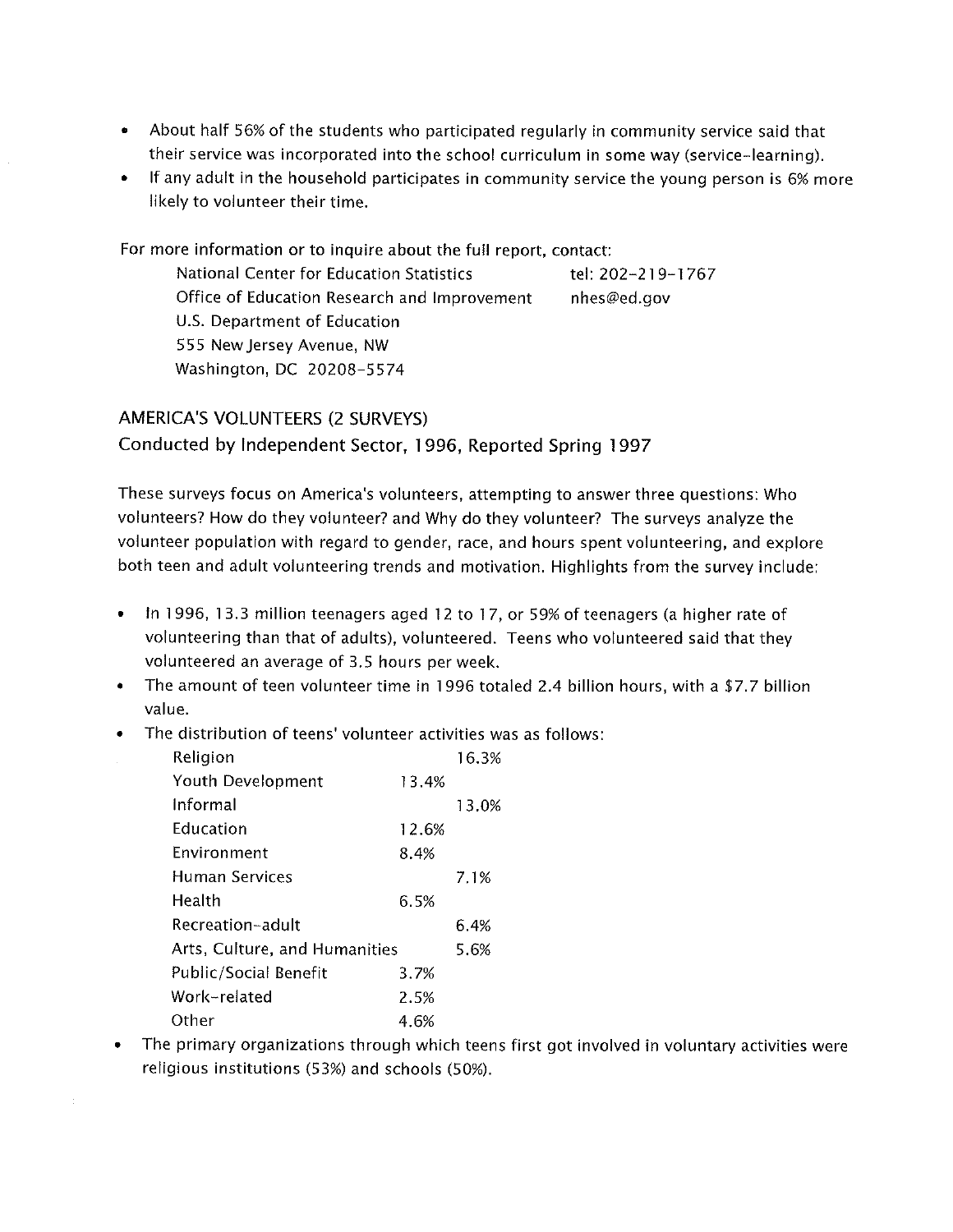- Teens who had positive adult role models as children were nearly twice as likely to volunteer as those who did not.
- Teens who reported that they did some volunteer work, were active in religious organizations, or were active in student government as children volunteered at a rate of 60% or higher.
- Teens were nearly four times as likely to volunteer if they were asked than if they were not asked. Among the 51% of teens who reported being asked to volunteer, 93% actually did, compared to the 49% who were not asked, 24% of whom volunteered.
- People of color were far less likely to be asked to volunteer than were whites.

Major reasons cited by teens for volunteering were:

- They felt compassion for people in need.
- They could do something for a cause that was important to them.
- They believed that if they helped others, others would help them.

Top benefits teens received from volunteering were\*:

- Learning to respect others.
- Learning to be helpful and kind.
- Learning to understand people who are different from them.
- Developing leadership skills, becoming more patient, and better understanding good citizenship.

···The 7.5% of teen volunteers who reported that they took a required community service course at their school were far more likely to report these and other benefits.

Ways to measurably increase volunteering among teens:

- Ask young people to volunteer, particularly people of color.
- Encourage children to get involved in volunteering at an early age.
- Encourage participation by children in youth groups, voluntary organizations, religious organizations, student government, and schools.
- Assure that young people have positive adult role models.
- Help young people develop positive self images so that they are able to help others and contribute to their communities.
- Provide young people with opportunities to take courses on community service.

For more information, contact: Independent Sector

1828 LStreet, NW Washington, DC 20036

tel.: 202-223-8100 fax: 202-416-0580

COMMUNITY SERVICE & SERVICE LEARNING INITIATIVES IN INDEPENDENT SCHOOLS National Association of Independent Schools, Conducted 1996-97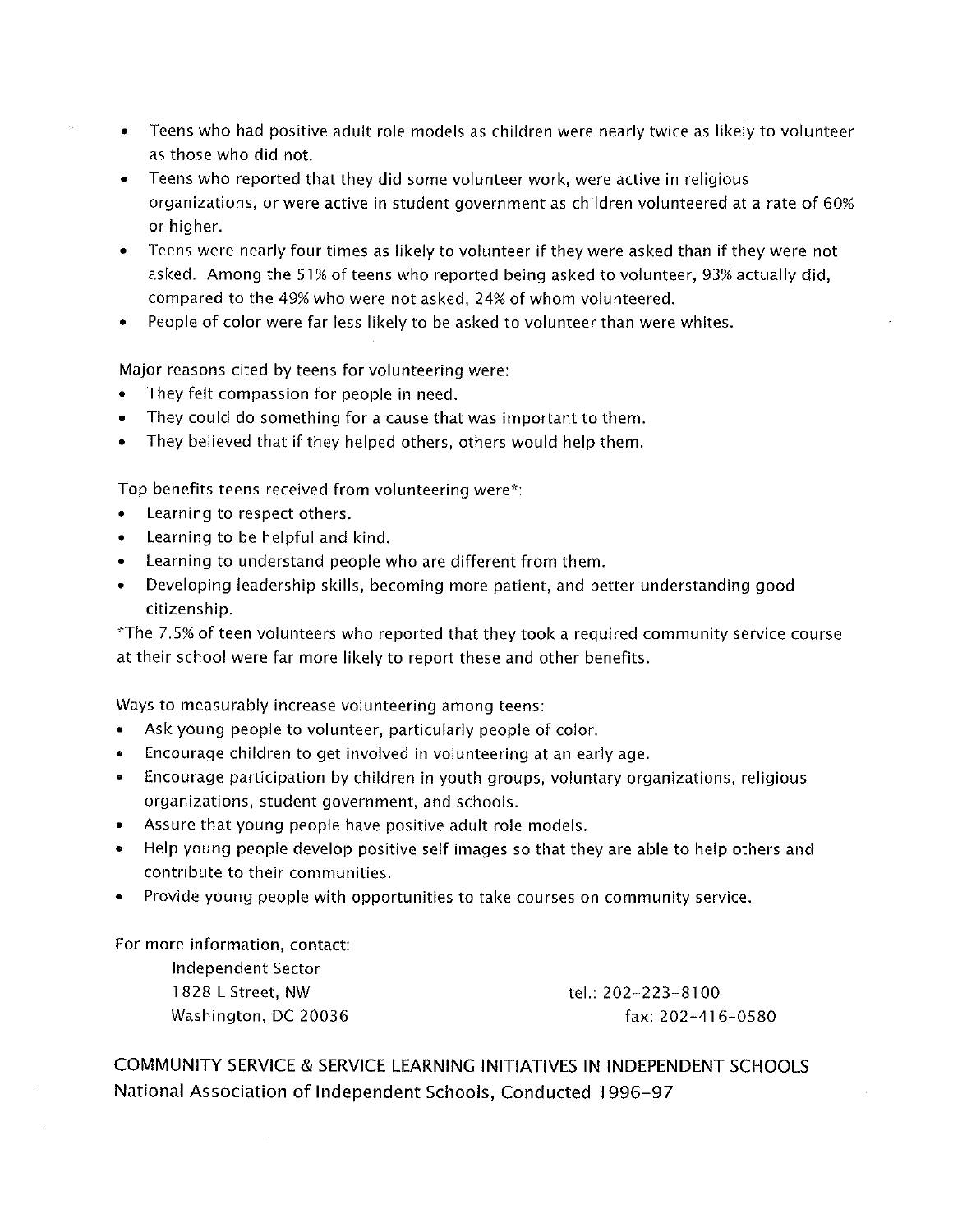NAIS conducted a survey of its 963 member schools in the United States, followed by site visits to eight of the respondents:

- Some 87.5% of independent schools reported having a community service program and 9.9% are planning to start one.
- Academically-based service learning was reported in 26.2% of respondents and cocurricular service learning in 61.9%; just 12% reported simple community service programs without academic ties.
- Roughly half (56%) of responding schools indicated that their service programs were required versus voluntary (44%).
- Student voice in selecting service projects was reported among 79.9% of respondents, but no more than 51% involved students in leadership roles.
- Collaboration with agencies in supervision of service was reported by 66.6% of respondents, but just 51% involved agencies in the design of projects. Deeper partnership involving agencies in reflection or teaching was limited to a maximum of 31.5%.

The study author also identified several keys to the successful development of high-quality service learning initiatives in independent schools:

- Designating a community service coordinator
- Providing administrative support
- Possessing awareness of successful models
- Starting small
- Finding time for planning and implementation of the initiative
- Training for the coordinator
- Helping faculty understand how service learning can increase students' learning
- Exploring middle school service learning
- Hiring teachers who are knowledgeable about service learning
- Creating developmental initiatives that occur over more than one year
- Developing student leadership
- Acquiring grants, useful tools for helping service learning initiatives develop

Finally, the study presented recommendations for regional and national associations, as well as recommendations, listed here, for individual schools:

- The quality of independent school students' community service experiences can be enhanced by providing students with opportunities for reflection, collaboration and voice in the planning.
- Schools would benefit from taking a fresh look at their educational goals for community service and service learning initiatives.
- Schools are encouraged to allocate the needed resources to the development of quality programs, through the appropriate allocation of time for faculty, students and coordinators, and access to transportation.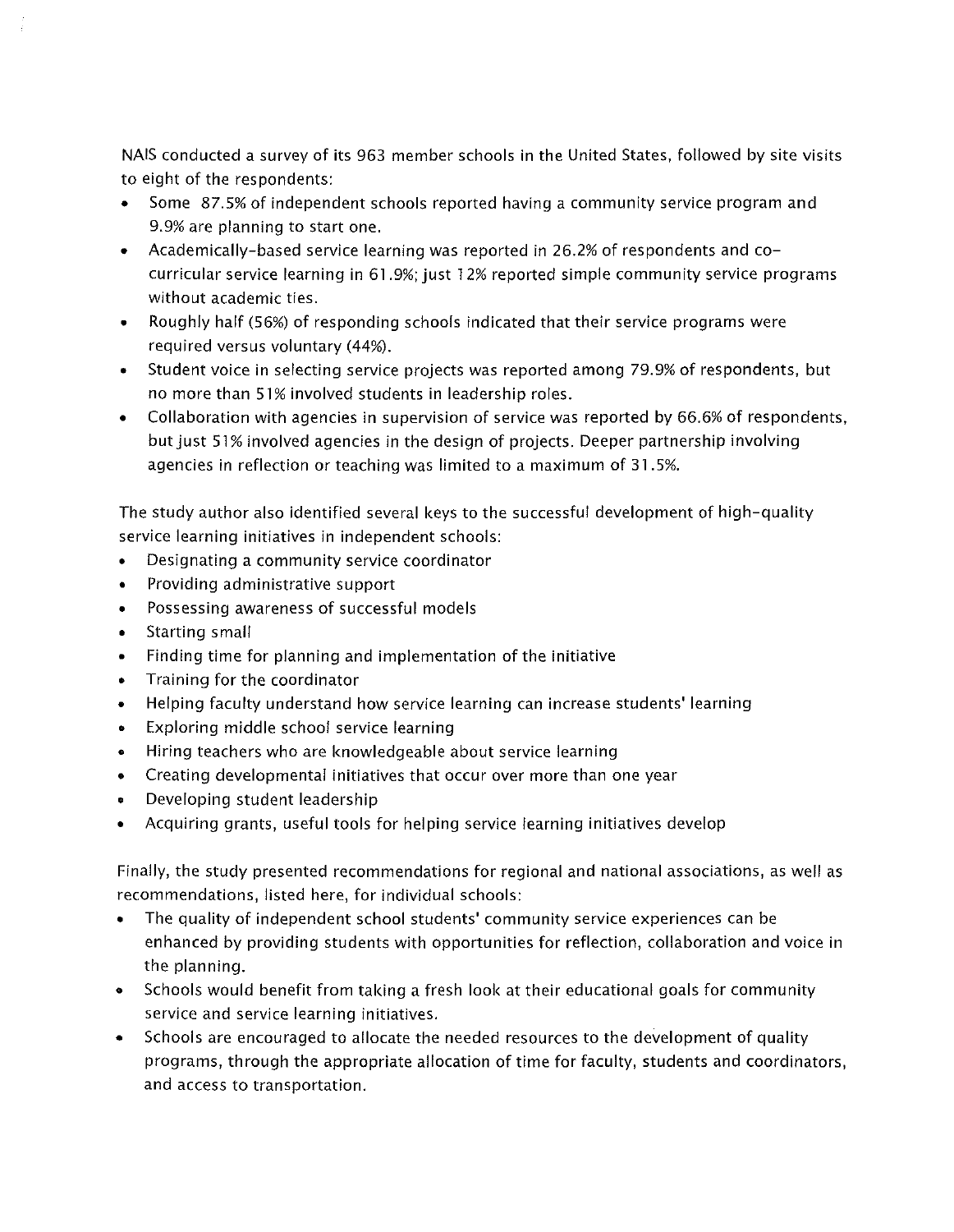• It would be beneficial for schools to fund community service coordinators, administrators and interested faculty to participate in professional development opportunities related to community service and service learning.

For more information or to inquire about the full report, contact: National Association of Independent Schools tel.: 202-973-9717 1620 L Street, NW

Washington, DC 20036-5605

## YOUTH VOICES

Conducted by Lake Research, Buffalo Qualitative Research, and Research Strategy Management for Who Cares magazine and the Center for Policy Alternatives Reported Summer 1996

This poll attempted to answer three questions: Why don't young people vote? Do twentysomethings care about social change? What does it take to get them involved? The project began with a series of focus groups in three cities - Los Angeles, Philadelphia, and Raleigh, NC -with young people aged 1 8 to 24. Using the language and ideas that emerged from the focus groups, the pollsters then created a national poll to test a sample of 1,200 youth representing geographic, gender and ethnic diversity.

95% of respondents agreed that "when people get involved, they can really make a difference." In addition, respondents indicated that at least once they had

- helped with neighborhood or environmental clean-up (56%);
- $\bullet$  sent a contribution to a charity (60%);
- volunteered to work for a cause they cared about (61%);
- volunteered to help children for example, by tutoring or coaching (59%);
- gotten involved in activities through church or a religious organization (61%).

## To contact Who Cares:

1511 K Street, NW, Suite 412 tel.: 202-628-1691 Washington, DC 20005 www.whocares.org NATIONAL EVALUATION OF LEARN & SERVE AMERICA HIGHER EDUCATION RAND and the University of California, Los Angeles for the Corporation for National Service, Reported June 1996

RAND and UCLA administered Annual Accomplishments Surveys to program directors for Learn and Serve America Higher Education (LSAHE) programs and received 341 responses. They also administered Community Impact Surveys through randomly sampled community organizations involved with LSAHE, 443 of which responded, as well as a follow-up Survey of more than 3,400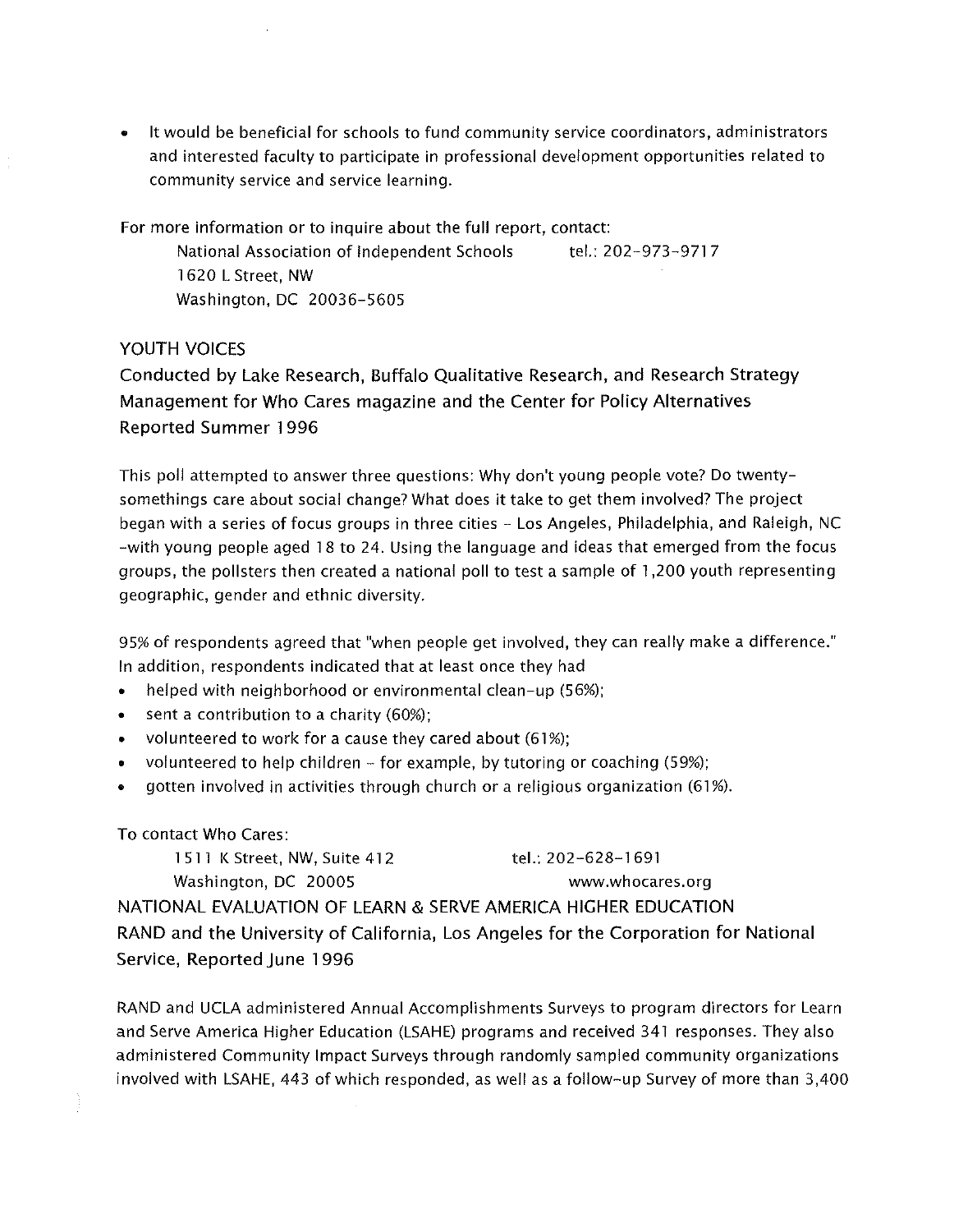undergraduate students enrolled in 42 schools with LSAHE grants. A series of site visits to grantees extended and confirmed the survey data.

Impacts on Service Recipients - responses of community organizations

- 71% of respondents reported that student volunteers enabled them to increase the quality of their services
- 61% said student volunteers increased the intensity of services provided
- 59% said student volunteers increased the variety of services provided
- 52% said student volunteers enabled them to serve more people

Respondents rated student volunteers above 4.0 on a 5-point scale (indicating a "very high" level of effectiveness) for their efforts in

- improving students' school achievement
- promoting children's readiness for school
- improving conditions for low-income or homeless people
- conserving or restoring natural habitats

Additionally, community organizations assessed the student volunteers as especially skilled in working with youth, as substantially more effective than other volunteers, and as equal in effectiveness to paid staff. They perceived the students' greatest weakness to be lack of time for volunteer work due to competing demands of school, employment, and extracurricular activities.

- Almost all respondents (97%) indicated that they would like to work with student volunteers again is given the opportunity;
- Similarly, 92% responded that the benefits of working with student volunteers outweighed the problems and costs

Impacts on Service Providers - student respondents

- Service participants exhibited a greater sense of civic responsibility, higher levels of academic achievement, and more growth in life skills than non-participants.
- Every one of 35 outcome measures was favorably influenced by engagement in some form of service work. Service participation also positively affected students' commitment to serving their communities, helping others in difficulty, and promoting racial understanding.

For information, contact the Corporation for National Service:

Learn & Serve Higher Education tel: 202-606-5000 1201 New York Ave., NW Washington, DC 20525

AMERICAN ALLIANCE FOR RIGHTS AND RESPONSIBILITIES (AARR) SURVEY Reported February 1996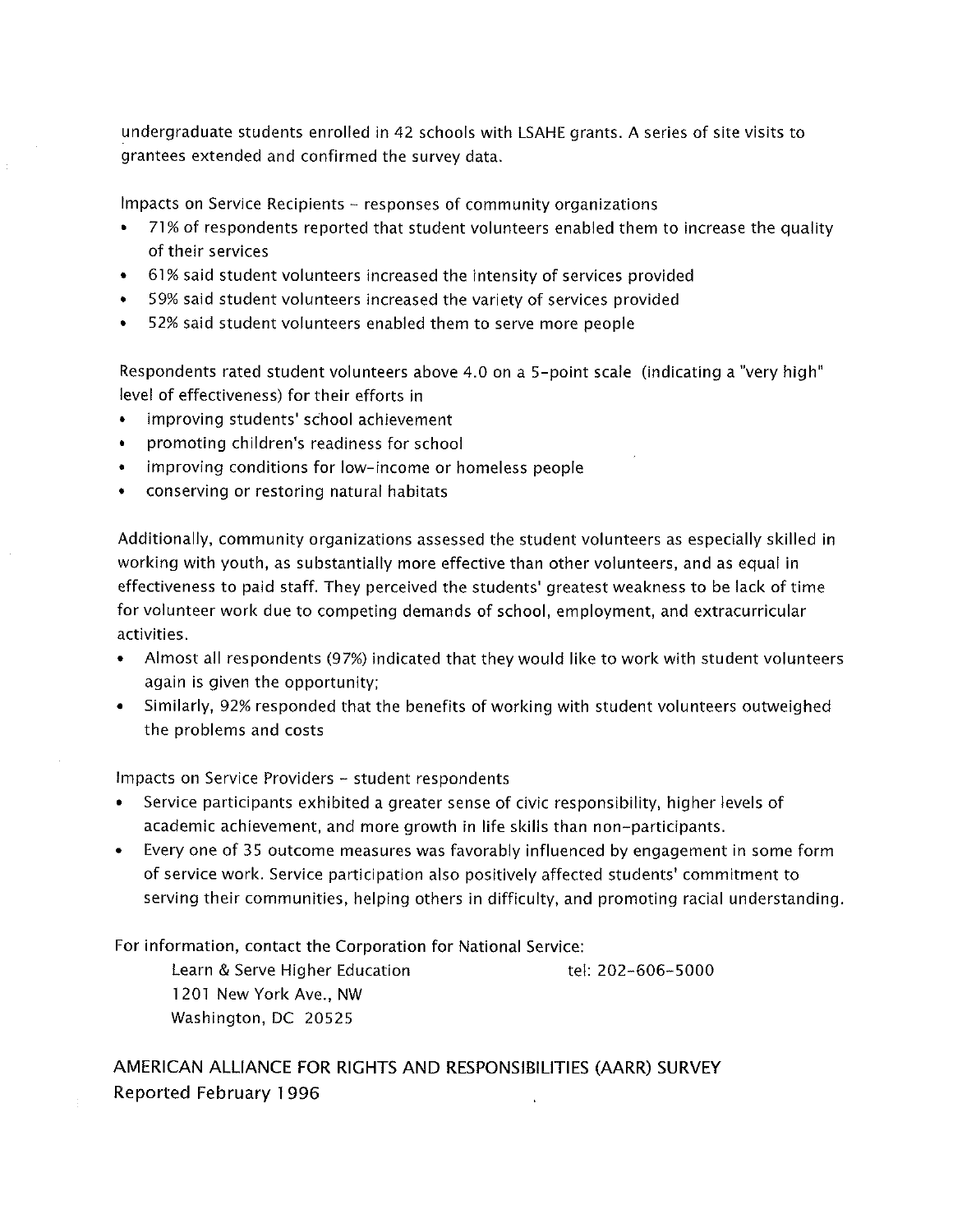AARR Community Service Project Director Suzanne Goldsmith surveyed the 1 30 largest public school districts in the country to find out just how many schools have implemented servicelearning programs and how administrators at those schools rate the experience.

- Nearly 15% of school districts make service a graduation requirement at all high schools.
- More than 45% have service requirements for graduation at one or more high schools in the district.
- 78% of schools with required service programs link the service to a required class.
- Of the more than 4 million students covered by the survey, over 1.2 million (25.5%) are subject to a service requirement.
- A total of 75% of districts offer service opportunities as either an elective or a requirement.
- At all of the schools, students choose their own service projects, and in 95.5%, students also help plan their projects.
- Administrators lauded community service for teaching responsibility (89.9%), cooperation (89.9%) and self-esteem (83.3%).
- 83% of respondents listed monitoring and supervision among the most difficult aspects of implementing service learning, followed by evaluation (61%) and transportation between school and service sites (also 61%).

For more information, please contact:

AARR 11 46 19th Street, NW Suite 250 Washington, DC 20036-3703

tel: 202-785-7844 fax: 202-785-4370

## SCHOOL-BASED LEARN AND SERVE AMERICA REPORT

The Close Up Foundation, the Council of Chief State School Officers, National Association of Partners in Education, and American Youth Policy Forum, Reported 1995

Based on information provided by State Learn and Serve grantees. Information compiled and prepared by the Close Up Foundation, the Council of Chief State School Officers, National Association of Partners in Education, and the American Youth Policy Forum. The report presented participation figures by state, as well as the following computation of cost-perparticipant:

Students involved school-based service learning in 1994-95 school year: 629,943 Total cost of program: Cost Per Participant: \$24,835,551 \$39.43

For more information, please contact: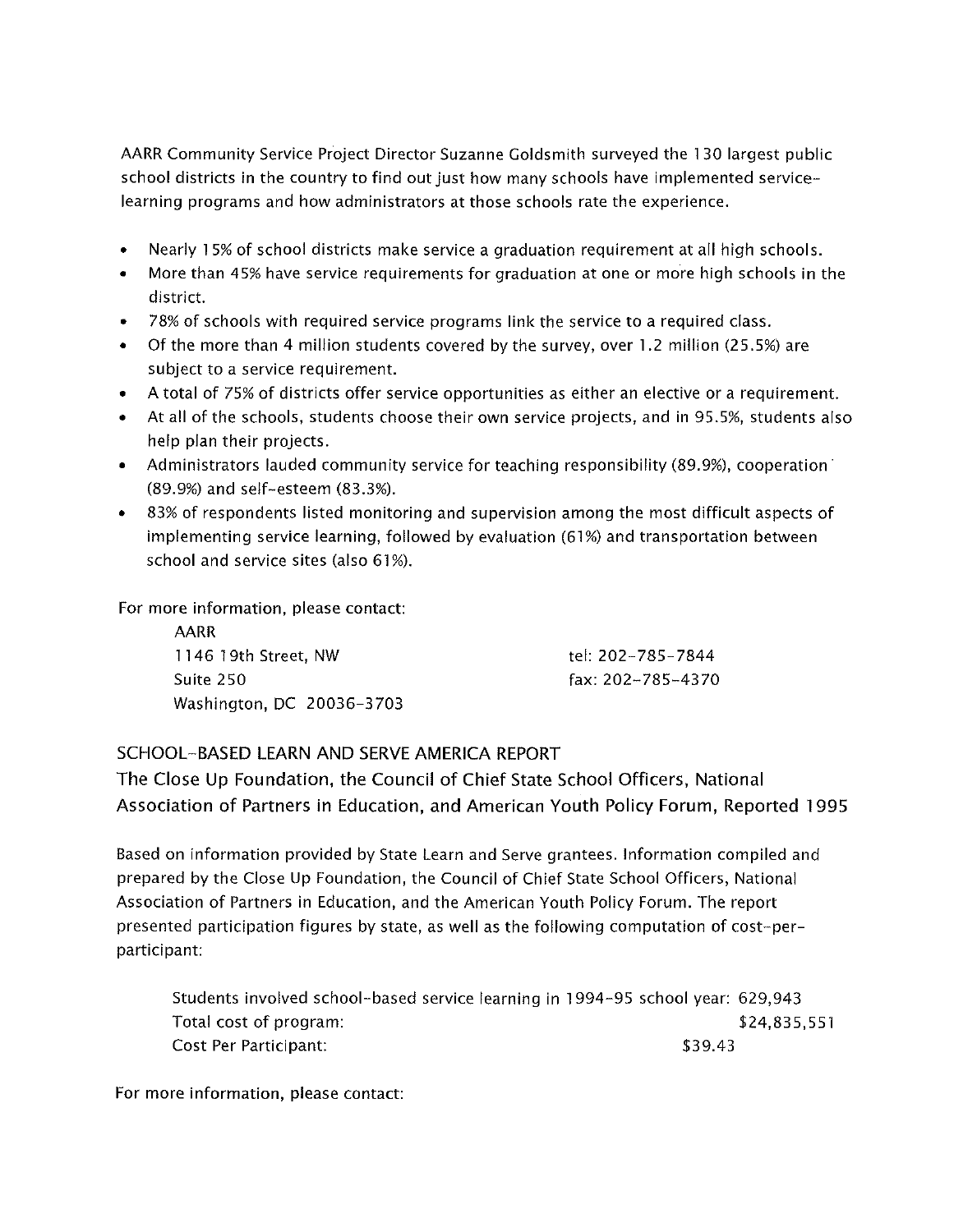American Youth Policy Forum 1001 Connecticut Avenue, NW, Suite 719 Washington, DC 20036

#### VOLUNTEER CENTER SURVEYS

The Points of Light Foundation, Conducted 1995 and 1993

The Points of Light Foundation surveyed member Volunteer Centers on several topics in both l 993 (246 responses) and 1 995 (266 responses). One section of each survey was devoted to youth-related questions ranging from the services offered by Volunteer Centers, the youth population they witnessed, and the placements they made. A few of the findings are presented here. Volunteer Centers are community-based organizations that mobilize people and resources to deliver creative solutions to community problems.

In 1995, 67% of Volunteer Centers indicated they had a youth volunteer program. This is an increase from the 1993 survey which indicated that 56.9% of Volunteer Centers had youth volunteer programs.

A majority of these Volunteer Centers (71.5%) worked with their local schools to promote student volunteerism through school groups or clubs that engage in service activities (65.4%); class service component (47.2%); mandatory service requirements (38.6%); and community service classes (35.8%). The issue areas to which young volunteers were most frequently referred are reported below:

|                          |        | 1993    |        | 1995    |
|--------------------------|--------|---------|--------|---------|
| Agency Type / Issues     | Number | Percent | Number | Percent |
| <b>Elderly Services</b>  | 174    | 70.7    | 200    | 75.2    |
| Education / mentoring /  | 164    | 66.7    | 195    | 73.3    |
| tutoring                 |        |         |        |         |
| Environment / recycling  | 138    | 56.1    | 187    | 70.3    |
| Hunger                   | 138    | 56.1    | 166    | 62.4    |
| Persons with physical    | 127    | 51.6    | 150    | 56.4    |
| disabilities             |        |         |        |         |
| Arts                     | 125    | 50.8    | 148    | 55.6    |
| Youth (not mentoring and | 121    | 49.2    | 152    | 57.1    |

#### VCS REPORTED THE ISSUE FOCUSES TO WHICH YOUTH WERE MOST FREQUENTLY REFERRED IN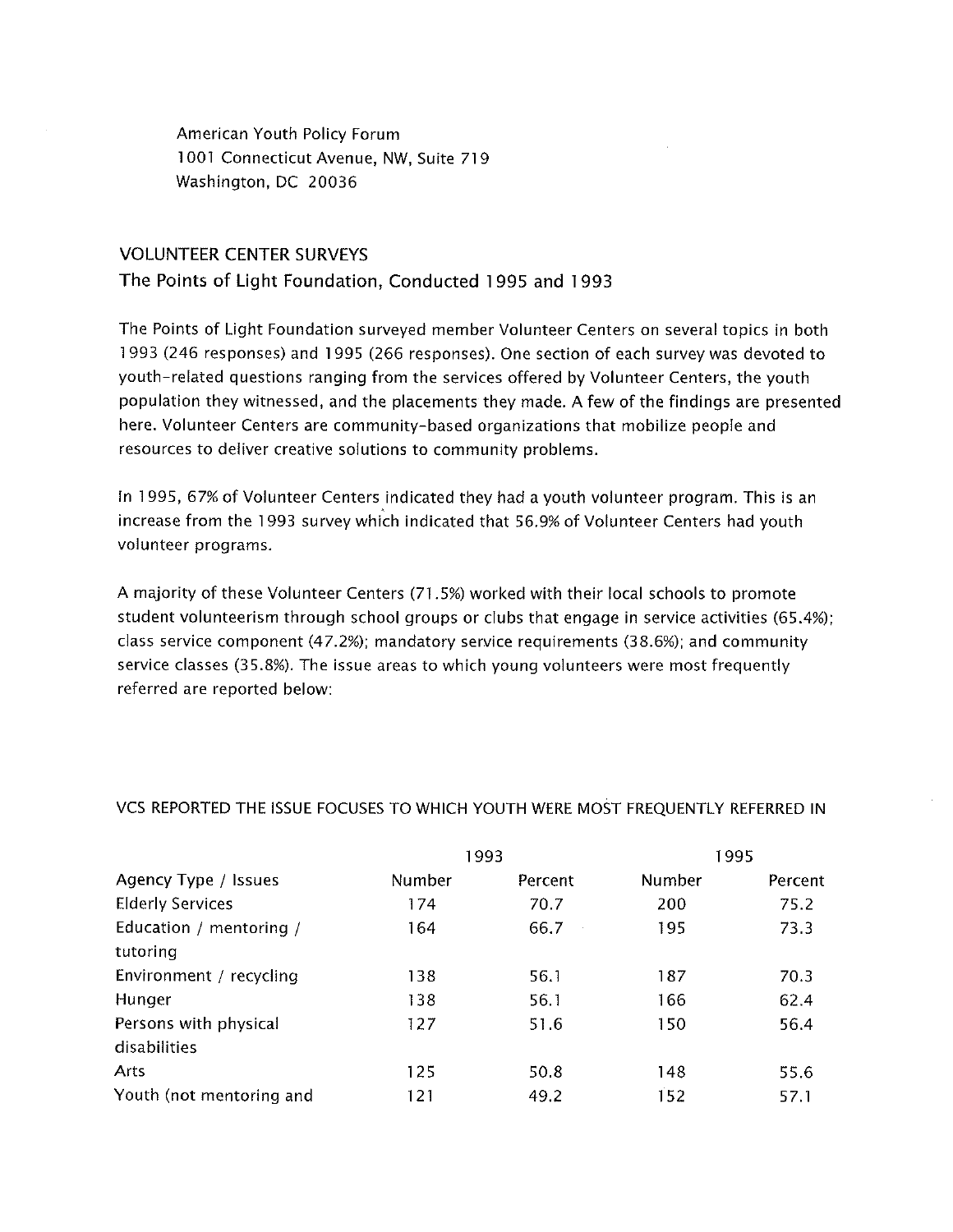| tutoring)           |     |      |     |      |
|---------------------|-----|------|-----|------|
| Literacy            | 109 | 44.3 | 111 | 41.7 |
| Persons with mental | 93  | 37.8 | 110 | 41.4 |
| disabilities        |     |      |     |      |
| Housing             | 83  | 33.7 | 105 | 39.5 |
| Crisis hotline      | 68  | 27.6 | 61  | 22.9 |

#### VCS REPORTED SERVING VARIOUS SCHOOL-AGE POPULATIONS

|                          |        | 1993    | 1995   |         |
|--------------------------|--------|---------|--------|---------|
| <b>Enrollment Status</b> | Number | Percent | Number | Percent |
| <b>Elementary School</b> | 67     | 27.2    | 97     | 36.5    |
| Middle School            | 149    | 60.6    | 205    | 77.1    |
| High School              | 202    | 82.1    | 235    | 88.3    |
| College                  | 146    | 59.3    | 187    | 70.3    |

#### VCS REPORTED WORKING WITH SCHOOLS TO PROMOTE VOLUNTEERISM THROUGH

|                                  |               | 1993    | 1995   |         |
|----------------------------------|---------------|---------|--------|---------|
| <b>School Service Connection</b> | <b>Number</b> | Percent | Number | Percent |
| School groups or clubs           | 161           | 65.4    | 182    | 68.4    |
| Class service component          | 116           | 47.2    | 149    | 56.0    |
| Mandatory service                | 95            | 38.6    | 120    | 45.1    |
| requirements                     |               |         |        |         |
| Community service classes        | 88            | 35.8    | 109    | 41.0    |

#### For more information, contact:

| Points of Light Foundation, Volunteer Center Development |                       |
|----------------------------------------------------------|-----------------------|
| 1400 Eye Street, NW, Suite 800                           | tel.: 202–729–8000    |
| Washington, DC 20005                                     | www.pointsoflight.org |

## SEARCH INSTITUTE SURVEY Conducted 1995, 1993

The survey identified the most common types of service youth engage in as part of their service-learning programs: Environmental activities: 50%

| Activities that help other people:    | 48% |
|---------------------------------------|-----|
| General volunteering (clerical)       | 40% |
| 39%<br><b>Beautification</b>          |     |
| Education or prevention presentations | 33% |
| Involvement in political activities   | 26% |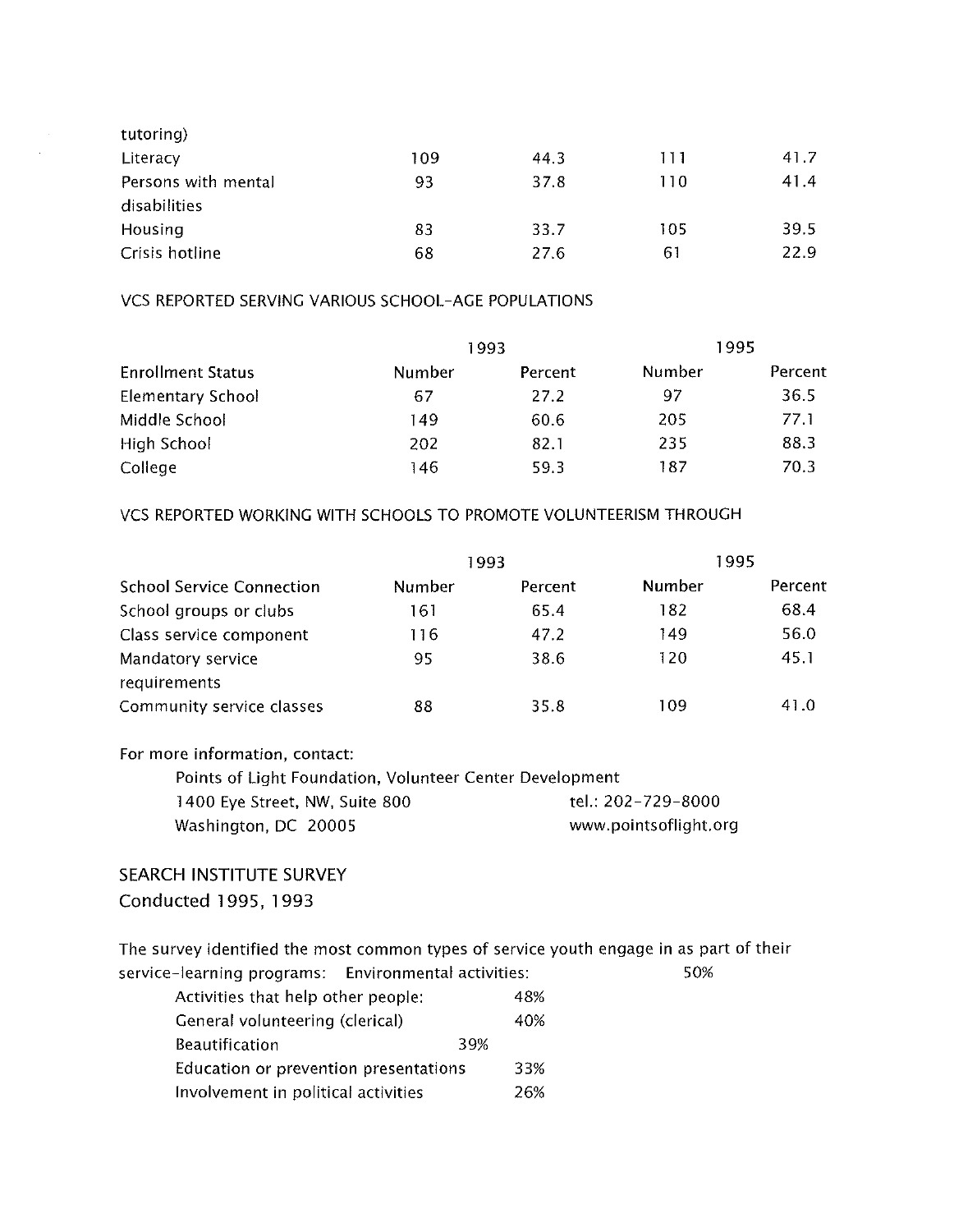The survey also identified the attitudes about service of young people who serve:

- My service activities showed me how good it feels to help other people. (55%)
- My service experience showed how much can be done when people work together as a team. (55%)
- As a result of my service I feel better prepared to plan a project from beginning to end. (46%)
- My service activities made a difference in improving my community. (45%)
- Only 1 7% of students said they spent "a lot" of time on these types of reflection and 53% report spending little or no time at all on reflection.

The Search Institute's 1 993 survey found evidence of the positive influence of service involvement on young people. Youth who are involved in service just one hour or more a week were found to be about half as likely to be involved in a variety of at-risk behaviors:

## PERCENT OF 6TH-12TH GRADERS REPORTING BEHAVIOR

| <b>Behavior</b>     | Non-Servers | Servers |
|---------------------|-------------|---------|
| Binge drinking      | 30          | 18      |
| Problem drug use    | 18          | 9       |
|                     |             |         |
| Daily cigarette use | 18          | 9       |
| Frequent alcohol    | 14          |         |
| use                 |             |         |
| Vandalism           | 13          |         |
| Skipping school     | 13          |         |

For more information, contact: Search Institute 700 South Third Street, Suite 210 Minneapolis, MN 55415

tel: 61 2-3 76-895 5

## THE PRUDENTIAL SPIRIT OF COMMUNITY YOUTH SURVEY The Wirthlin Group, Conducted 1995

This report presents the findings from a national survey of 993 high-school students in ninth through twelfth grade. The survey gauged students' perceptions of their communities and of their responsibilities to the community. Highlights from this survey are included at the end of this compilation.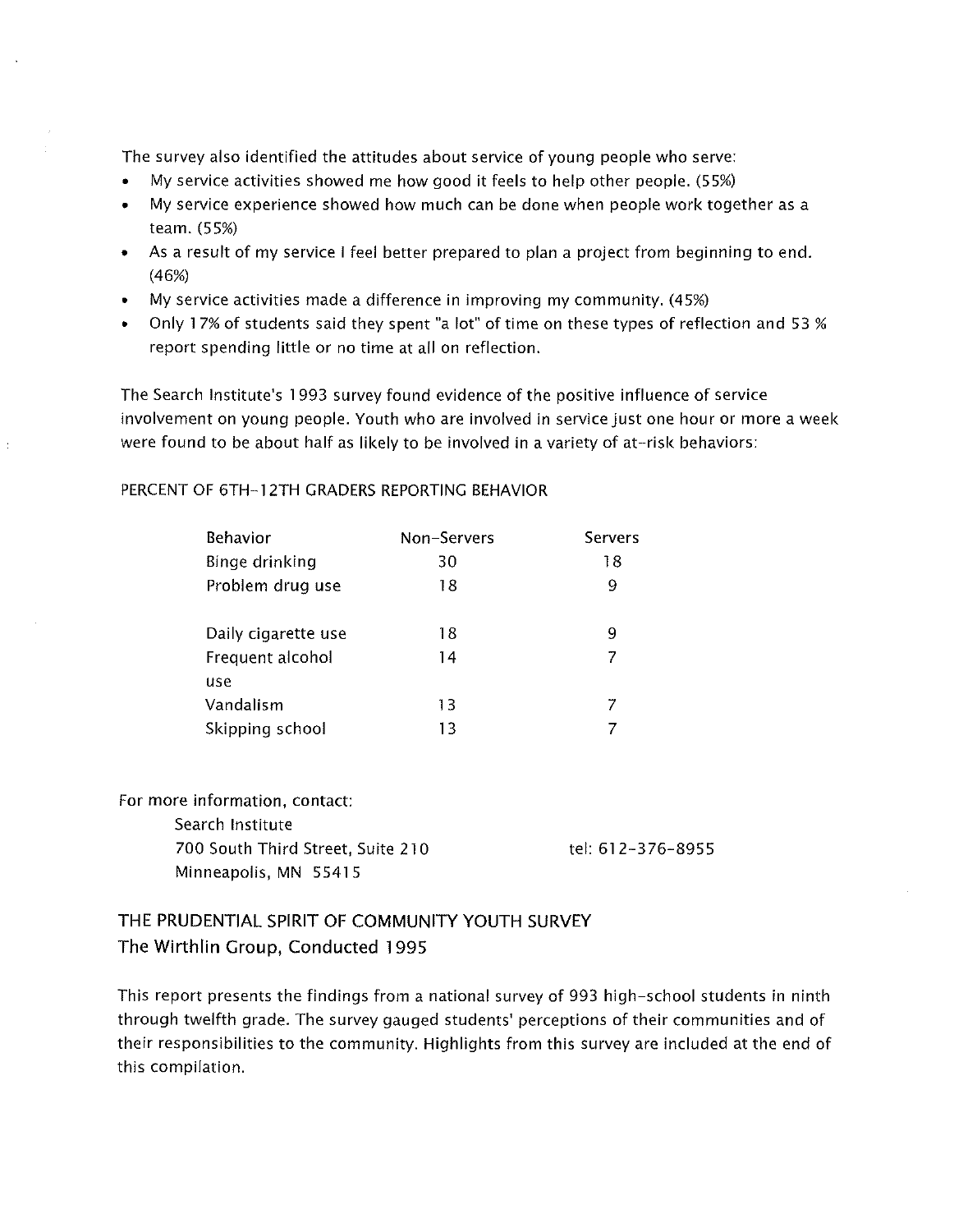For more information, contact The Prudential: Scott Peterson tel: 201-802-6916 Director of Issues Management, The Prudential 751 Broad Street, 1 6th Floor Newark, NJ 07102

## WHAT IT MEANS TO VOLUNTEER: LESSONS FROM AMERICA'S YOUTH Dr. Robert Wuthnow for Independent Sector, Published 1994

This report presents excerpts from interviews conducted with teenagers throughout the country. Its purpose is to provide a better understanding of young people's motivation for volunteering, how they become involved in it, and the ways it affects their thinking.

One student spoke about her feelings from volunteering for the Red Cross: "It's not really something you can describe, it's just something you know; you know you did something good, but you don't care about, it's not like one of those things where you want to get recognized for it, it was something that you do because you enjoy doing it. You enjoy putting a smile on somebody's face, or the knowledge that a child understands. The look in a kid's eye when they sit there and you're teaching them something, and they realize what's going on, and they found out what they're doing, and it's just that big smile they get on their face and that look that they get because they understand, because you helped them and they know what's going on. It's something that you can't get anywhere else. It's something that is really unique. Working with people, you feel needed and you feel loved just by being there and helping these people that need you. They depend on you, and it gives you a sense of no matter what else is going on in your life, somebody does need you and somebody will always need you." (page 35)

To contact Independent Sector: 1828 L Street, NW Washington, DC 20036

tel.: 202-223-8100

# NATIONAL YOUTH SURVEY: ATTITUDES REGARDING SOCIETY, EDUCATION AND ADULTHOOD

The Gallop Organization for junior Achievement, Inc., Conducted 1994

This survey's results are based on telephone interviews with a sample of 630 children and teenagers, ages 10-17. It reveals optimistic attitudes yet an emerging seriousness of purpose and waning of confidence as young people mature. The survey does not discuss specifically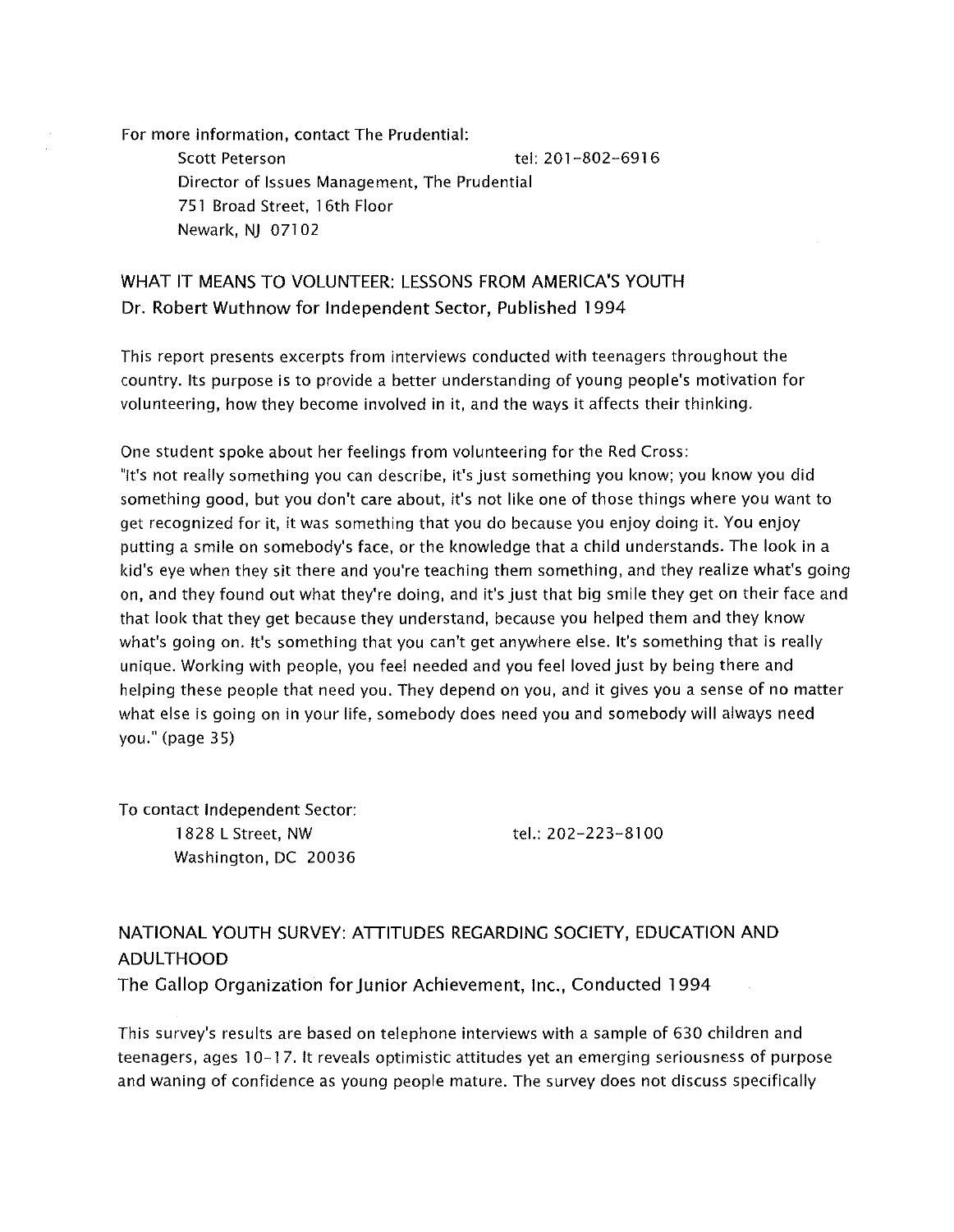volunteering, but it does suggest institutions which are credible to young people and which could serve as vehicles for youth-targeted messages.

| Institution                | <b>Great Deal</b> | Quite a lot | Some | Very Little |
|----------------------------|-------------------|-------------|------|-------------|
| Religion                   | 37                | 29          | 24   | 9           |
| <b>Public Schools</b>      | 36                | 28          | 27   | 9           |
| Military                   | 25                | 29          | 32   | 12          |
| <b>Professional Sports</b> | 25                | 25          | 33   | 17          |
| <b>Federal Government</b>  | 21                | 27          | 36   | 14          |
| Congress                   | 19                | 23          | 37   | 19          |
| Newspapers and             | 17                | 23          | 43   | 16          |
| newsmagazines              |                   |             |      |             |
| <b>Big Business</b>        | 15                | 23          | 46   | 14          |
| Television                 | 12                | 16          | 43   | 28          |

PERCENT OF STUDENTS EXPRESSING CONFIDENCE IN AMERICAN INSTITUTIONS

For more information, please contact:

**Junior Achievement** 

One Education Way

Colorado Springs, CO 80906-4477

INSTITUTIONAL COMMITMENT AND STUDENT INVOLVEMENT IN COMMUNITY SERVICE Alexander W. Astin, Higher Education Research Institute, University of California, Los Angeles, Reported 1990, 1995

Using a national longitudinal sample of 11,433 students who started college in 1985 and were followed up in 1989-90 and 1994-95, researchers with the Higher Education Research Institute (HERI) found that being a volunteer while in college has positive effects on several behavioral outcomes:

- finishing college
- enrolling in post-graduate study
- hours spent as a volunteer after college
- socializing across racial/ethnic lines
- donating money to the undergraduate college

Participating in volunteer/service work was also found to have positive effects on a number of attitudinal outcomes, including the student's perception of how well their undergraduate college prepared them for graduate/professional school or for work, as well as their commitment to five value outcomes:

• participating in community action programs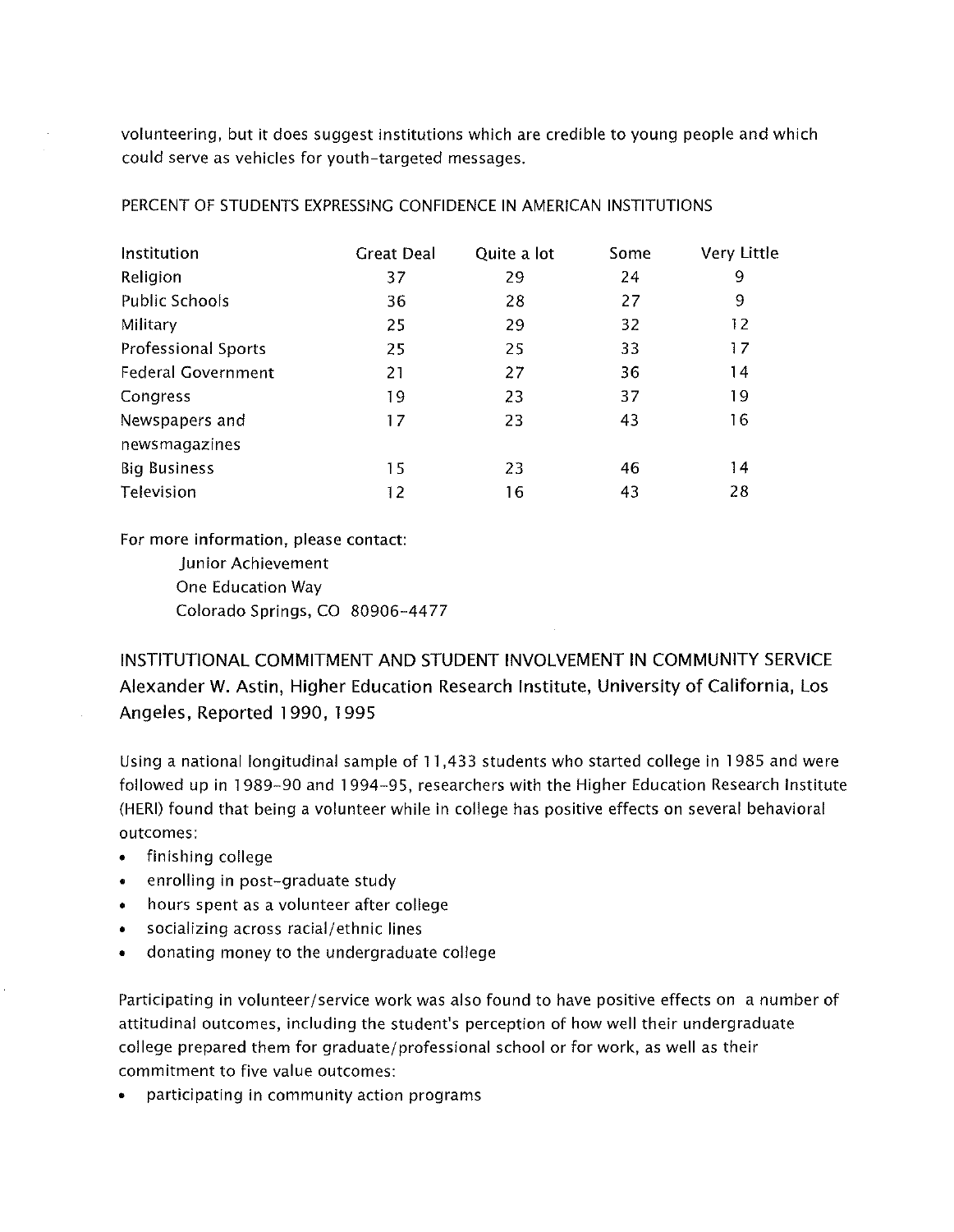- helping others in difficulty
- participating in programs to help clean up the environment
- promoting racial understanding
- developing a meaningful philosophy of life

For more information, please contact:

Higher Education Research Institute UCLA Graduate School of Education & Information Studies 405 Hilgard Avenue / 3005 Moore Hall Los Angeles, CA 90025-1521

## URBAN TEEN VOLUNTEER BARRIERS

Boys & Girls Clubs of America/Taco Bell, Source: USA Today, November 11, 1997 Why urban teens say more of their peers don't volunteer for community service:

| Reason                               | Percentage Reporting |
|--------------------------------------|----------------------|
| No time                              | 25                   |
| Peer pressure                        | 21                   |
| Apathy                               | 17                   |
| Not cool/fun                         | 16                   |
| No pay                               | 6                    |
| Gangs (tie)                          |                      |
| Drugs                                | 3                    |
| Unaware of activities                | 2                    |
| Not asked, associate with punishment |                      |

 $\sim$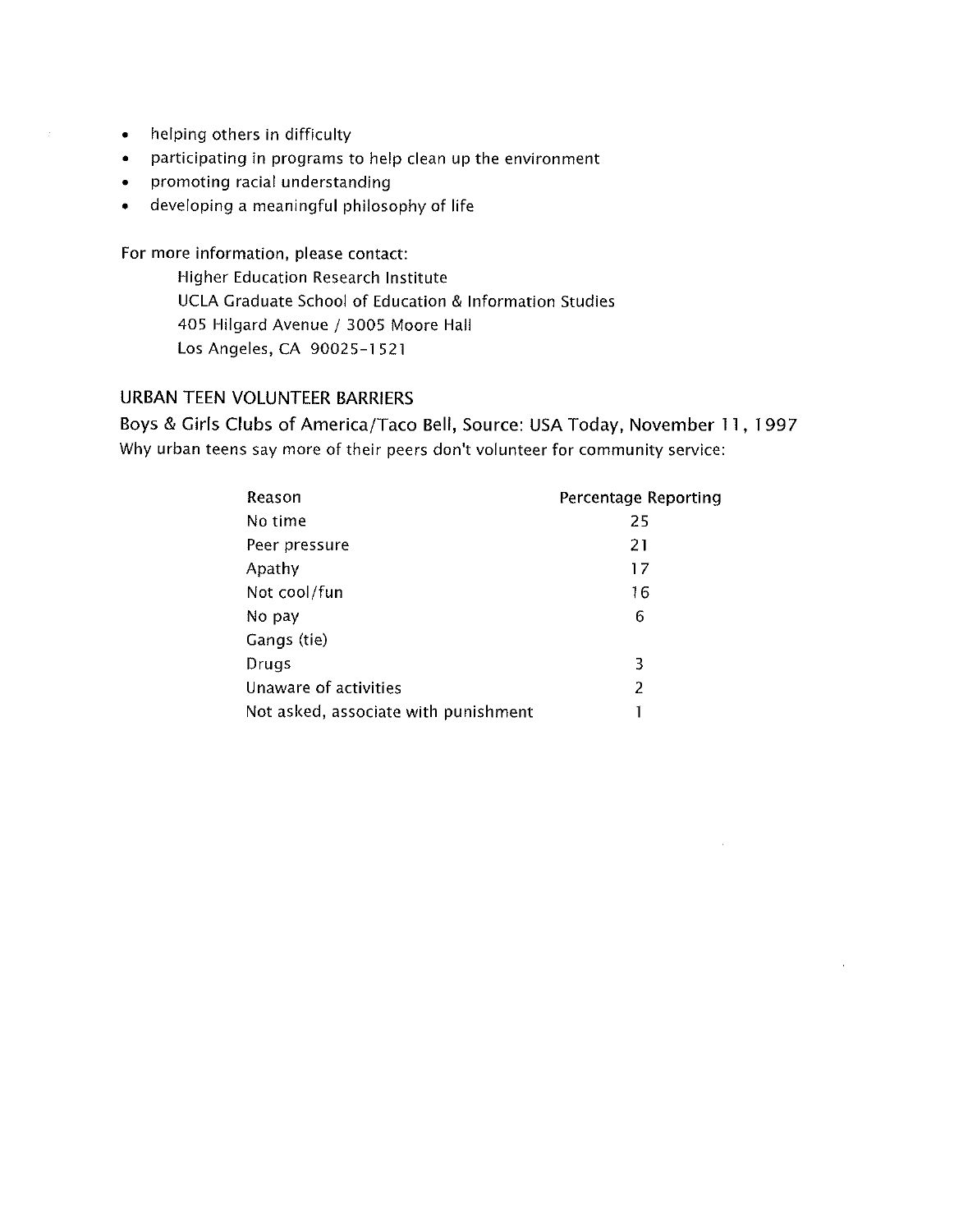#### Prudential Spirit of Community Youth Survey

Most of today's high-school teens (62%) feel their communities are good or very good places to live. But more say that conditions in their communities are getting worse (30%) than getting better (2 5%).

Crime and violence are the most pressing problems facing communities today, according to 36% of students. Other areas of concern are drugs and alcohol abuse (cited by 1 8%), education (7%), economic problems (7%) and lack of youth programs (6%).

More than six teens in ten (62%) say the solutions to such problems lie in individual action rather than government programs. Only one in three (33%) favor government programs.

Almost all teens (95%) believe it is important for people to be involved in the community by volunteering their time to charitable, civic, cultural, environmental or political activities, and nearly two-thirds (62%) feel it is very important. Further, seven in ten (71%) feel their communities would be better places to live if more adults volunteered, and eight in ten (81%) feel they would be better of more students volunteered.

But a majority of students feel that both adults (56%) and students (70%) are doing only an average or poor job of volunteering their time to community activities.

Some 88% of teens believe an important factor in getting students involved in community activity is the encouragement of teachers, parents and other adults. But while 95% of teens believe it is important to learn the value and importance of community service, only four in ten (40%) say schools convey that message well, and only three in ten (32%) feel parents do.

While 67% of teens say their schools do not require community service for graduation, an identical percentage say such a requirement would be a good idea.

Half of all teens can name no one in particular whom they admire for their commitment to community service. Those who can name a role model most frequently cite a parent (14%), a peer or friend (1 2%), or a teacher (8%).

According to teens, the most important reasons students volunteer are: it makes them feel good about themselves (89%); they want to list some community service activities on their college applications (87%); they want to learn skills they cannot learn elsewhere (81%); they have roots in the community (78%); they feel they have to give something back to the community (75%); and they find it fun or have friends who do it (75%).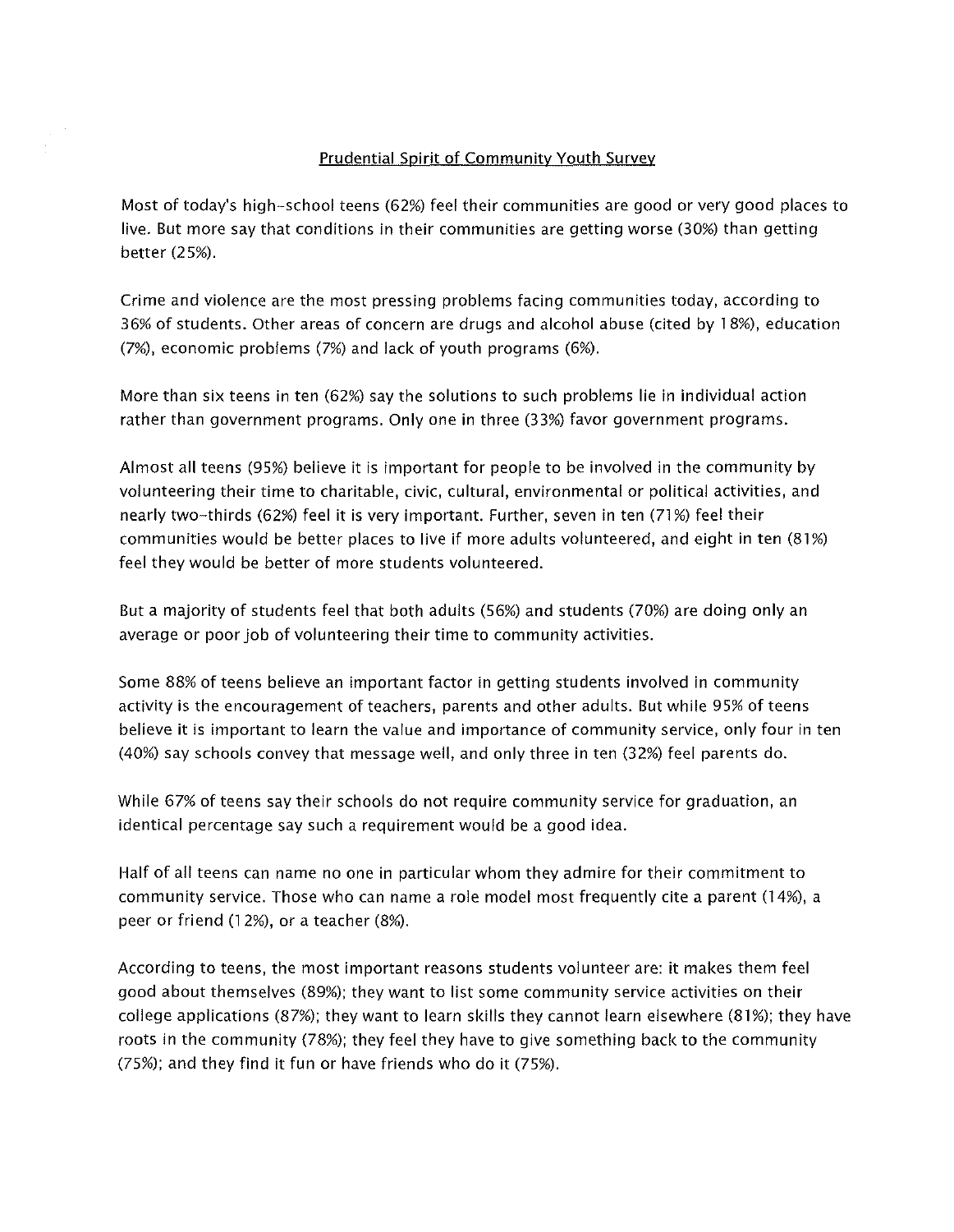Teens believe the key reasons students do not volunteer are: they are too busy with part-time jobs, homework or other school activities (91%); they would rather keep their leisure time for TV, music, vacations and the like (71%); and they do not believe volunteering can make a difference (57%).

Teens also say students do not volunteer because: they do not know how to get involved (74%) or simply are never asked (60%).

Two-thirds (67%) of students interviewed say they volunteer their time to community activities. But only 20% are active in a meaningful way.

What kinds of community service interest students the most? Charitable activities, including non-profit or church organizations involved with the needy, youth, senior citizens, etc. (88%). Education activities such as tutoring, peer counseling, coaching sports and participating in student government (83%). Environmental activities such as cleaning up or otherwise improving parks, recreation facilities, etc. (82%). Cultural activities such as working with theater, music and arts groups (66%).

The importance of schools, parents and role models in motivating student interest in community service is apparent in the responses of teens who do volunteer versus those who do not:

- Among volunteers, 44% say that their schools place a lot of emphasis on the importance of community involvement while only 31% of non-volunteers respond the same way.
- Forty-three percent of the student volunteers say their parents place a lot of emphasis on community involvement. Among non-volunteers, this percentage drops to 1 2%.
- And among volunteers, 59% can name a specific role model but only 30% of non-volunteers can do so.

## Survey Sample and Confidence

This report presents the findings from a national survey of high school students in ninth through twelfth grades. A total of 993 students were interviewed by telephone. The interviewing was conducted in May 1995. About half the students were male (49%) and half female (51%). A profile of the sample for other demographic characteristics is shown below.

Proportion of students in each subgroup

| All students | 100% |
|--------------|------|
| 9th grade    | 27%  |
| 10th grade   | 25   |